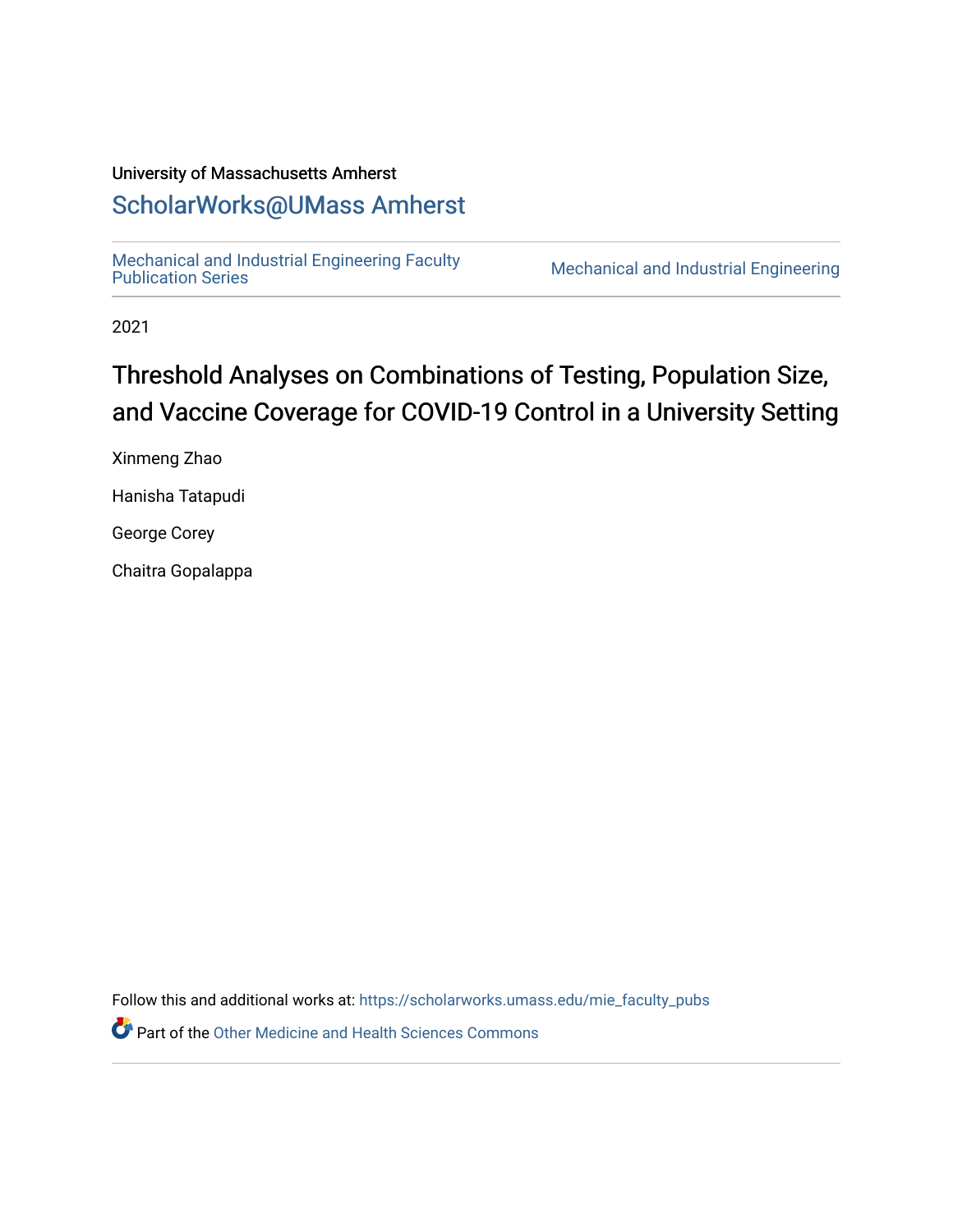

# **OPEN ACCESS**

**Citation:** Zhao X, Tatapudi H, Corey G, Gopalappa C (2021) Threshold analyses on combinations of testing, population size, and vaccine coverage for COVID-19 control in a university setting. PLoS ONE 16(8): e0255864. [https://doi.org/10.1371/journal.](https://doi.org/10.1371/journal.pone.0255864) [pone.0255864](https://doi.org/10.1371/journal.pone.0255864)

**Editor:** Ceyhun Eksin, Texas A&M University College Station, UNITED STATES

**Received:** July 22, 2020

**Accepted:** July 26, 2021

**Published:** August 9, 2021

**Copyright:** © 2021 Zhao et al. This is an open access article distributed under the terms of the Creative Commons [Attribution](http://creativecommons.org/licenses/by/4.0/) License, which permits unrestricted use, distribution, and reproduction in any medium, provided the original author and source are credited.

**Data Availability Statement:** All relevant data are within the paper and its S1 [Text](#page-18-0) and S1-S6 Tables.

**Funding:** Gopalappa and Zhao were partly funded from NSF 1915481.

**Competing interests:** The authors have declared that no competing interests exist.

RESEARCH ARTICLE

# Threshold analyses on combinations of testing, population size, and vaccine coverage for COVID-19 control in a university setting

# **Xinmeng Zhao1**☯**, Hanisha Tatapudi1**☯**, George Corey2 , Chaitra Gopalappa[ID1](https://orcid.org/0000-0001-8384-6041) \***

**1** Department of Mechanical and Industrial Engineering, University of Massachusetts Amherst, Amherst, MA, United States of America, **2** University Health Services, University of Massachusetts Amherst, Amherst, MA, United States of America

☯ These authors contributed equally to this work.

\* chaitrag@umass.edu

# Abstract

We simulated epidemic projections of a potential COVID-19 outbreak in a residential university population in the United States under varying combinations of asymptomatic tests (5% to 33% per day), transmission rates (2.5% to 14%), and contact rates (1 to 25), to identify the contact rate threshold that, if exceeded, would lead to exponential growth in infections. Using this, we extracted contact rate thresholds among non-essential workers, population size thresholds in the absence of vaccines, and vaccine coverage thresholds. We further stream-lined our analyses to transmission rates of 5 to 8%, to correspond to the reported levels of face-mask-use/physical-distancing during the 2020 pandemic. Our results suggest that, in the absence of vaccines, testing alone without reducing population size would not be sufficient to control an outbreak. If the population size is lowered to 34% (or 44%) of the actual population size to maintain contact rates at 4 (or 7) among non-essential workers, mass tests at 25% (or 33%) per day would help control an outbreak. With the availability of vaccines, the campus can be kept at full population provided at least 95% are vaccinated. If vaccines are partially available such that the coverage is lower than 95%, keeping at full population would require asymptomatic testing, either mass tests at 25% per day if vaccine coverage is at 63–79%, or mass tests at 33% per day if vaccine coverage is at 53–68%. If vaccine coverage is below 53%, to control an outbreak, in addition to mass tests at 33% per day, it would also require lowering the population size to 90%, 75%, and 60%, if vaccine coverage is at 38–53%, 23–38%, and below 23%, respectively. Threshold estimates from this study, interpolated over the range of transmission rates, can collectively help inform campus level preparedness plans for adoption of face mask/physical-distancing, testing, remote instructions, and personnel scheduling, during non-availability or partial-availability of vaccines, in the event of SARS-Cov2-type disease outbreaks.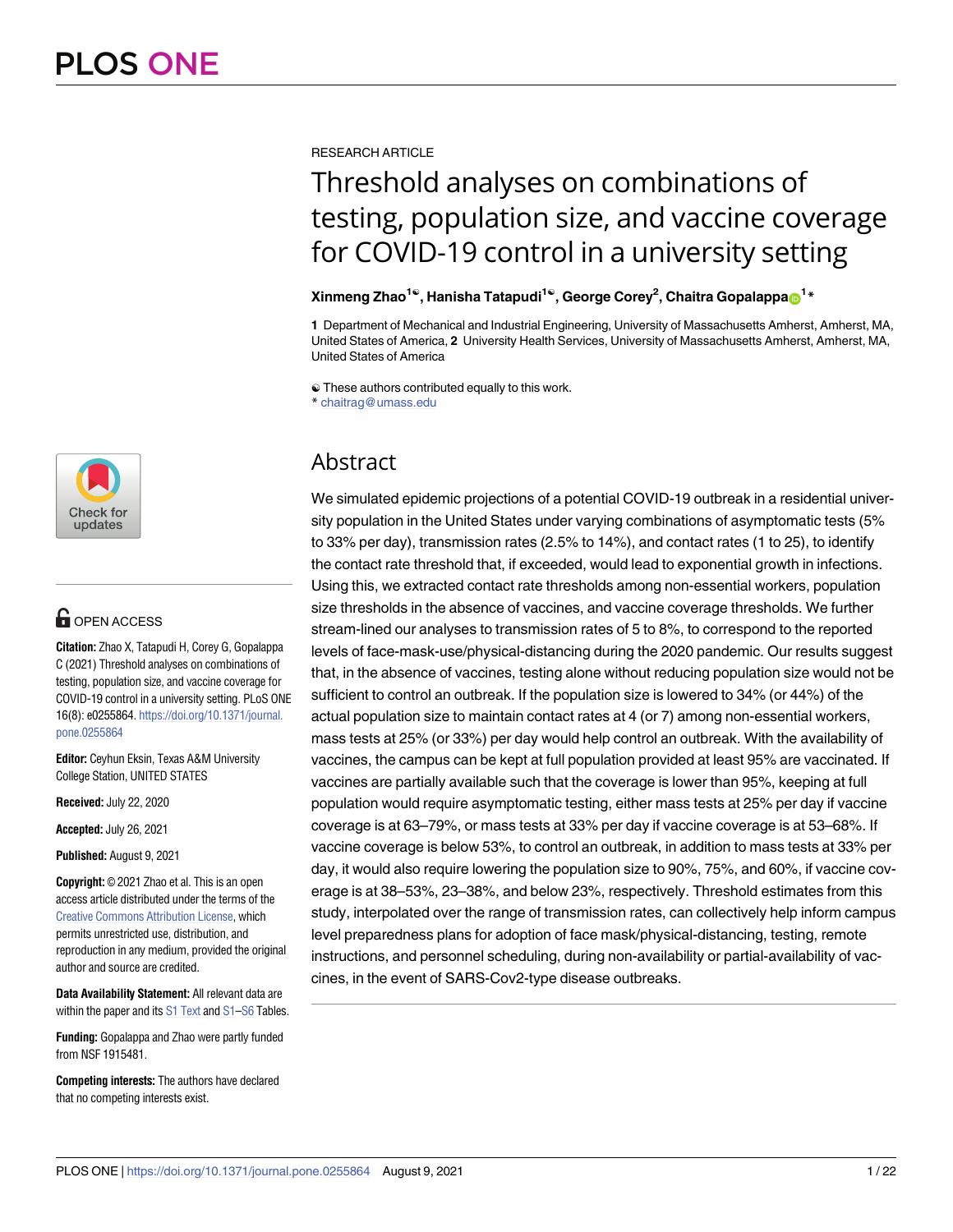# <span id="page-2-0"></span>**Introduction**

The COVID-19 pandemic caused by the SARS-CoV-2 virus has caused significant disease and economic burdens since its first outbreak in December 2019. Because of the absence of an effective vaccine, as of June 2020 at the time of this study and since March 2020, the main intervention for the prevention of COVID-19 transmissions had been to reduce contacts between people through lockdowns of non-essential organizations and services [\[1\]](#page-19-0). However, lockdowns are a threat to the economic stability of a nation as seen by the unprecedented rise in unemployment rates  $[2, 3]$  $[2, 3]$  $[2, 3]$  $[2, 3]$ . Therefore, while lockdowns are a good short-term strategy, for a long-term strategy, or until a vaccine becomes widely available, it has become necessary to identify alternate strategies and lifestyles that control the disease burden while minimizing the economic burden. Interventions that are effective include the use of face masks, physical distancing between persons at a recommended 6ft, and contact tracing and testing or mass testing to enable early diagnosis in the asymptomatic stage of infection [\[4](#page-19-0)]. However, removal of lockdowns should be strictly accompanied by a reopening plan that rapidly and efficiently enables the adoption of the above interventions to avoid an epidemic rebound. In addition to public health agencies, all members of a community, in both public and private sectors, play a key role in the development and implementation of a reopening plan that is most suited for their organization [\[5\]](#page-19-0). Among these sectors, universities and colleges bear a special burden to develop a reopening plan that include changes to a range of activities related to teaching, research, dining, housing, and extra-curricular activities.

We developed a compartmental differential equations model to simulate epidemic projections of a potential COVID-19 outbreak in a population of 38,000 individuals, which is representative of undergraduate and graduate students, faculty, and staff in a typical residential university in the United States. We simulated epidemic projections of potential outbreaks under varying combinations of contact tracing and testing, and mass testing, to identify combinations that would reduce the effective reproduction number*Re* to a value below the epidemic threshold of 1. *Re* is directly proportional to the duration of infectiousness, transmission rate (the probability of transmission per contact per day, representing the infectiousness of the virus), and contact rate (the number of contacts per person per day) [[6\]](#page-19-0). Asymptomatic testing through trace and test or mass tests lead to diagnosis in the asymptomatic phase of the infection, and thus, if persons diagnosed with infection are successfully quarantined, it reduces the duration of exposure [[7](#page-19-0)–[9](#page-20-0)] and thus reduce *Re*. Physical distancing by the recommended 3 or 6ft and use of face masks can reduce transmission rate, and thus reduce  $R_e$  [[10](#page-20-0), [11](#page-20-0)]. Reducing contact rate such as through transitioning to remote work to reduce population density on campus directly reduces *Re*. Thus, different types of interventions help reduce each of these components of *Re*. Here, we evaluated different combinations of test rates, transmission rates, and contact rates that help reduce *Re* to below 1 to identify minimum levels of testing, physical distancing and face mask use, and population density necessary for effective control of an outbreak.

While it is generally known that increasing contact tracing and testing is necessary, studies evaluating testing at an organizational level, such as university, were only recently emerging at the time of this study in June 2020. One study that analyzed contact tracing in the general populations estimated that reducing  $R_0$  of 1.5 to an  $R_e$  of 1 requires more than 20% of contacts traced, reducing  $R_0$  of 2.5 to an  $R_e$  of 1 requires more than 80% of contacts traced, and reducing *R*<sup>0</sup> of 3.5 to an *Re* of 1 requires more than 100% of contacts traced [\[12\]](#page-20-0). A modeling study applied to the Boston area [[13](#page-20-0)] estimated that the best way-out scenario is a Lift and Enhanced Testing (LET) with 50% detection and 40% of contacts traced. According to this, the number of individuals that need to be traced per 1000 persons is below 0.1 under partial reopening and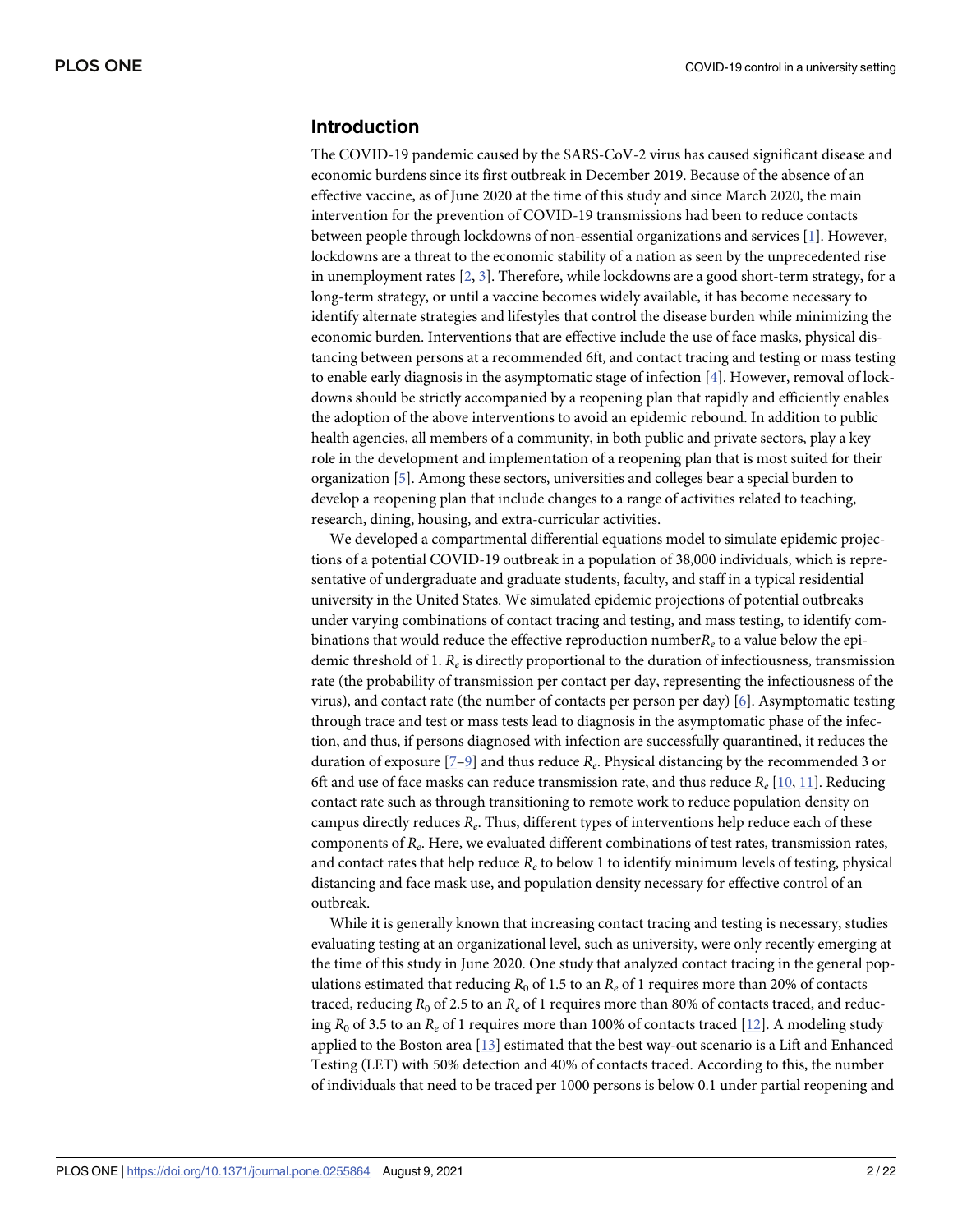<span id="page-3-0"></span>below 0.15 under total reopening. Models for a university were only recently emerging at the time of this study in June 2020  $[14-17]$ , but typically, most studies combine transmission rate and contact rate as one metric in the evaluation of testing.

In this study, instead of using a product of transmission rate and contact rate as one metric as typically done, we evaluated these separately, due to the following reasons. First, it helps systematically evaluate different interventions considering that different types of interventions help reduce each of the three components of  $R_e$ , testing reduces duration of exposed infectious stage, transitioning to remote classes reduce contact rate, vaccinations reduce the number of contacts who are potential disease carriers, and face mask use and 6ft distancing reduces transmission rate. Second, while adoption of each of these decisions are made at an organizational level, adherence and feasibility of face mask and 6ft distancing are highly influenced by individual behaviors and thus have a larger range of uncertainty. Third, while physical distancing and use of face masks can reduce transmission rate, the baseline transmission rate and expected reductions could vary based on multiple factors such as indoor vs. outdoor settings and ventilation, proper use and type of face mask  $[10, 11, 18, 19]$  $[10, 11, 18, 19]$  $[10, 11, 18, 19]$  $[10, 11, 18, 19]$  $[10, 11, 18, 19]$  $[10, 11, 18, 19]$  $[10, 11, 18, 19]$ , mode of transmission  $[20 [20 [20-$ [23\]](#page-20-0), and viral load in the index person [\[8](#page-20-0), [24](#page-20-0)]. Fourth, though we specifically focus this study on COVID-19 caused by the original SARS-CoV-2 virus, studying varying levels of transmission rates could help extrapolate findings to new variants or future outbreaks of viral respiratory infections with similar disease progressions [\[24\]](#page-20-0), especially in the early stages when specific data is lacking but when the same non-pharmaceutical interventions, such as face masks, physical distancing, remote instructions, and testing, are suitable options.

To systematically inform these analyses, we first evaluated different combinations of trace and test rate, mass test rate, and transmission rate for a range of contact rates, to identify the threshold contact rates that maintain infection cases below certain set levels of tolerance. We then used the contact rate thresholds to identify the population size thresholds, i.e., the maximum population size on campus, which could help inform decisions related to campus activities such as the fraction of classes to transition to remote. We also used the contact rate thresholds to identify the vaccine coverage thresholds for a post-vaccine era, i.e., the vaccine coverage necessary for a campus to return to a normal population size. We also identify, under each intervention combination, the number of trace and tests and quarantines. These metrics could collectively help inform development of a preparedness plan for reopening a university during the COVID-19 pandemic or to set protocols in the event of future outbreaks.

### **Methodology**

#### **Simulation methodology**

We developed a compartmental model for simulating epidemic projections over time. The epidemiological flow diagram for the compartmental model is depicted in [Fig](#page-4-0) 1A. Each box is an epidemiological state, and each arrow represents a transition from one state to another. Note, each compartment is further split by age and gender, but for clarity of notations, we do not include it in the equations below.

Let  $\pi_t$  = [S, L, E, I, Q<sub>L</sub>, Q<sub>E</sub>, Q<sub>I</sub>, H, R, D] be a vector, with each element representing the number of people in a compartment at time *t*, specifically,

*S* = the number of susceptible individuals at time *t*,

 $L =$  the number of exposed, but asymptomatic and not infectious individuals (latent stage; also, the non-infectious phase of incubation stage) at time *t*,

*E* = the number of asymptomatic or pre-symptomatically infectious individuals (infectious phase of the incubation stage) at time *t*,

*I* = the number of infectious individuals (symptomatic and infectious stage) at time *t*,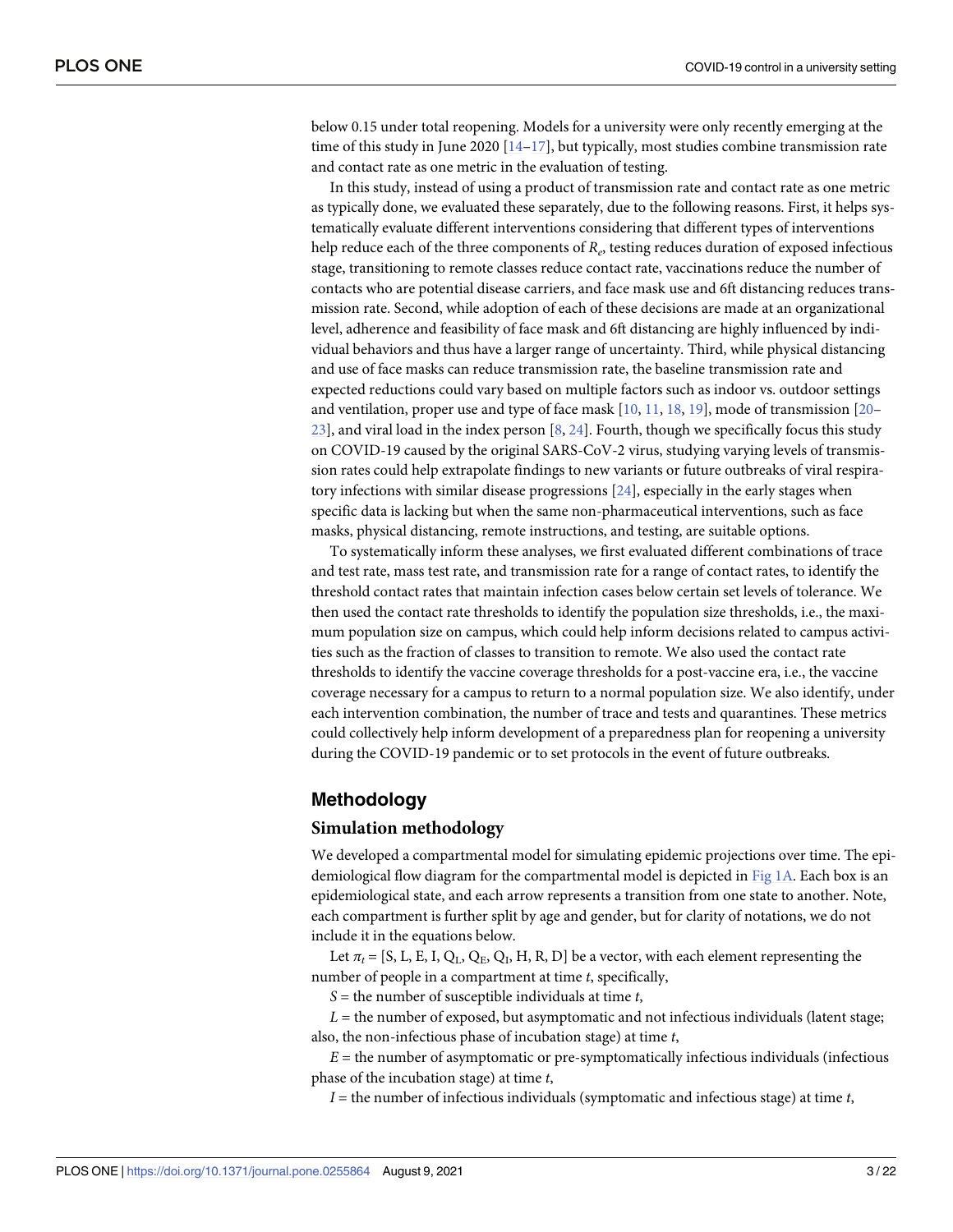<span id="page-4-0"></span>



<https://doi.org/10.1371/journal.pone.0255864.g001>

 $Q_L$  = the number of exposed, asymptomatic and not infectious (latent) and quarantined individuals (diagnosed) at time *t*,

 $Q_E$  = the number of asymptomatic or pre-symptomatically infectious and quarantined individuals (diagnosed) at time *t*,

 $Q_I$  = the number of infectious and quarantined individuals (diagnosed) at time *t*,

*H* = the number of hospitalized individuals at time *t*,

*R* = the number of recovered individuals at time *t*, and

*D* = the number of deaths at time *t*.

Epidemic states *L*, *E*, and *I* were formulated such that each state represented a distinct phase along the natural disease progression (see Fig 1B), and they collectively included all phases. Over time, persons from *S* can transition to *L*, *E*, and *I*, and upon diagnoses, transition to  $Q_L$ ,  $Q_F$ , or  $Q_L$ , and further to *H*, *R*, or *D*, (transitions represented by arrows in Fig 1A) as discussed below.

Let,

 $p =$  transmission rate (probability of transmission per contact per day),

 $c =$  contact rate (number of contacts per person per day),

 $N =$  total population who are alive,

 $a_B$  = symptom-based testing rate,

 $a_{C,t}$  = rate of testing through contact tracing at time t,

 $a_{U,t}$  = rate of testing through mass testing at time t,

 $\rho$  = test sensitivity for asymptomatic testing (through mass tests or trace and test),

 $days<sub>L</sub>$  = duration in latent period,

 $days_{incub}$  = duration in incubation period,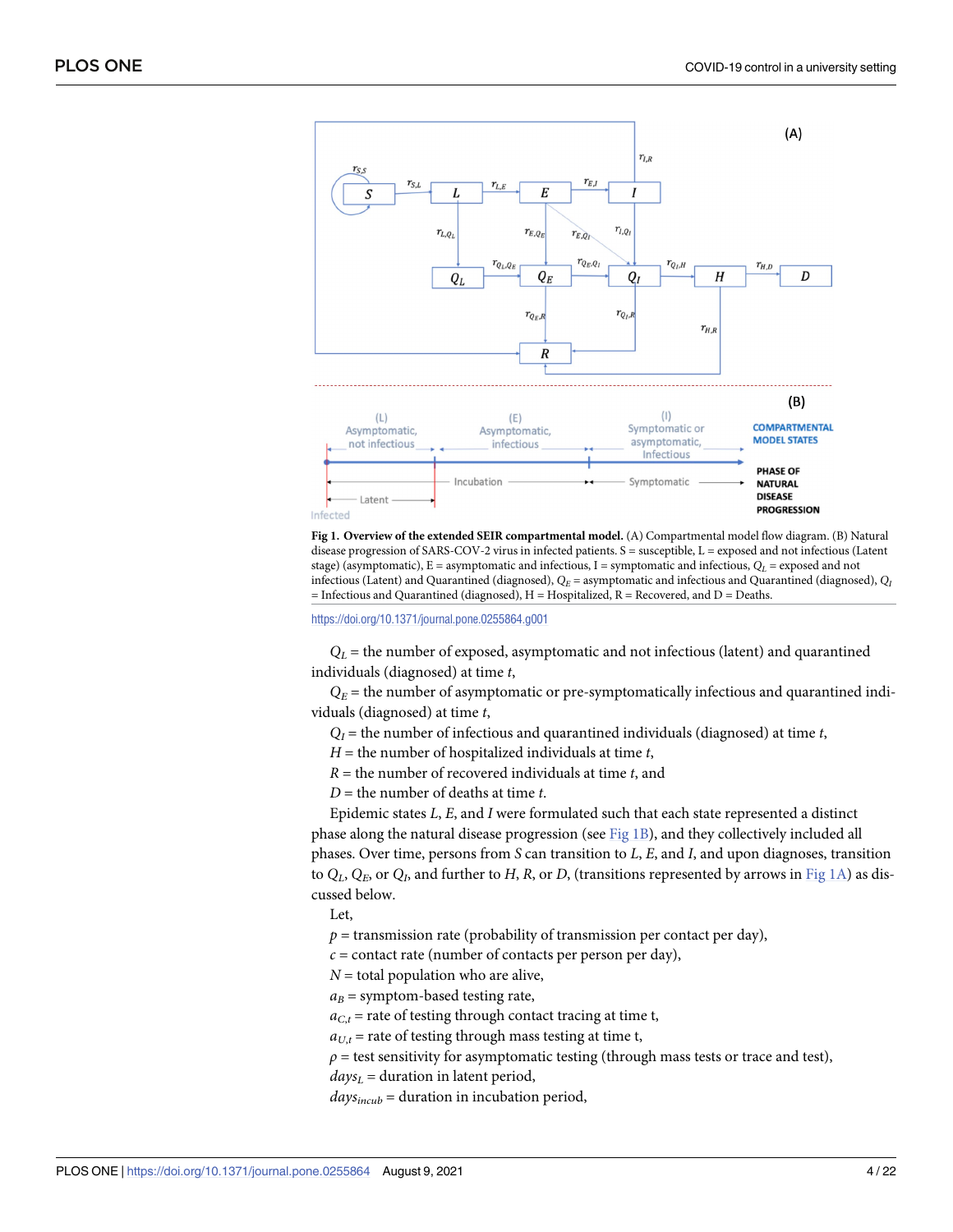$days_{IR}$  = time from onset of symptoms to recovery,

 $days<sub>O-R</sub>$  = time from diagnosis to recovery,

 $days_{O<sub>H</sub>}$  = time from diagnosis to hospitalization,

 $days_{HR}$  = time from hospitalization to recovery,

 $days<sub>HD</sub>$  = time from hospitalization to death,

 $prop_{hosp}$  = proportion hospitalized, and

*propsevere* = proportion of cases that are severe.

Then, we can write the equations for transition rates (arrows in [Fig](#page-4-0)  $1A$ ) as follows:

 $r_{S,L} = \frac{pe(E+I)}{N}$ , which assumes that only infected persons in *E* and *I* can transmit, persons in  $Q_E$  and  $Q_I$  self-quarantine, and persons in *L* and  $Q_I$  are not infectious.

$$
r_{L,E} = \frac{1}{days_L}
$$

 $r_{E,Q_I}=\frac{(prop_{severe})}{days_{incub}-days_{L}}$ , which assumes that only a proportion of cases that are severe ( $prop_{severe}$ ) get diagnosed immediately because of exhibition of symptoms, we use the proportion hospitalized as a proxy for severe cases; the denominator is based on the assumption that the duration in state E is equal to the difference between the duration of the incubation period and the latent period.

 $r_{E,I} = \frac{(1 - prop_{severe})}{days_{incube} - days_L}$ , which follows from above.

 $r_{I, Q_I} = a_B$ , which assumes that under symptom-based testing, only persons who show moderate to severe symptoms get diagnosed and those who show mild symptoms do not.

 $r_{Q_I,H}=\frac{prop_{hosp}}{days_{Q_IH}}$ , for  $prop_{hosp}$  we use the proportion of persons hospitalized among those diagnosed through symptom-based testing.

 $r_{L,Q_L} = \rho a_{U,t} + (1 - \rho a_{U,t}) \rho a_{C,t}$ , which assumes that under the implementation of both mass testing and contact tracing and testing, persons diagnosed through mass test will not be tested again on the same day through contact tracing (as our time unit is daily).

 $r_{E.O_E} = \rho a_{U,t} + (1 - \rho a_{U,t}) \rho a_{C,t}$ , which is similar to above.  $\mathcal{L}_{\mathcal{L}}(t)$ 

 $r_{I,R} = (1-a_B)\big[\rho a_{U,t} + \big(1-\rho a_{U,t}\big)$  $\rho a_{C,t}$  $\left[\rho a_{U,t} + \left(1-\rho a_{U,t}\right)\rho a_{C,t}\right] + \frac{1}{\frac{1}{\text{days}_R}}$ , which assumes that persons with mild cases that did not get diagnosed through symptom-based testing have a chance of getting tested through additional testing options, and self-quarantine upon diagnosis. Note that we did not separately model asymptomatic cases but incorporated that into the symptom-based testing rate  $(a_B)$  by considering that 35% of cases are mild to no symptoms and thus do not have a chance of being diagnosed through symptom-based testing.

$$
r_{Q_L,Q_E} = \frac{1}{days_L}
$$

 $r_{Q_E,Q_I}=\frac{[a_B(1-prop_{severe})+(prop_{severe})]}{days_{in cube}-days_L}$ , theoretically,  $r_{Q_E,Q_I}$  should be the same as  $r_{E,I}$ , however, as the rate of transitioning from  $Q<sub>I</sub>$  to *H* is fixed to fit to the proportion hospitalized under symptombased tests, if extensive testing is conducted, the number of persons in *QI* would increase, thus, incorrectly inflating the number of persons who are hospitalized; To avoid this, we modified the equation to consider that the number of persons flowing into  $Q_I$  would be equal to the proportion flowing from *I* to *QI* under symptom-based testing.

*rQE;<sup>R</sup>* <sup>¼</sup> <sup>ð</sup>1 <sup>½</sup>*aB*ð1 *propsevere*Þþð*prophosp*Þ�Þ *daysincub daysL* , which follows from the above equation. *rQI;<sup>R</sup>* <sup>¼</sup> <sup>1</sup> *prophosp*

$$
r_{Q_I,R} = \frac{1}{\text{ days}_{Q_I R}}
$$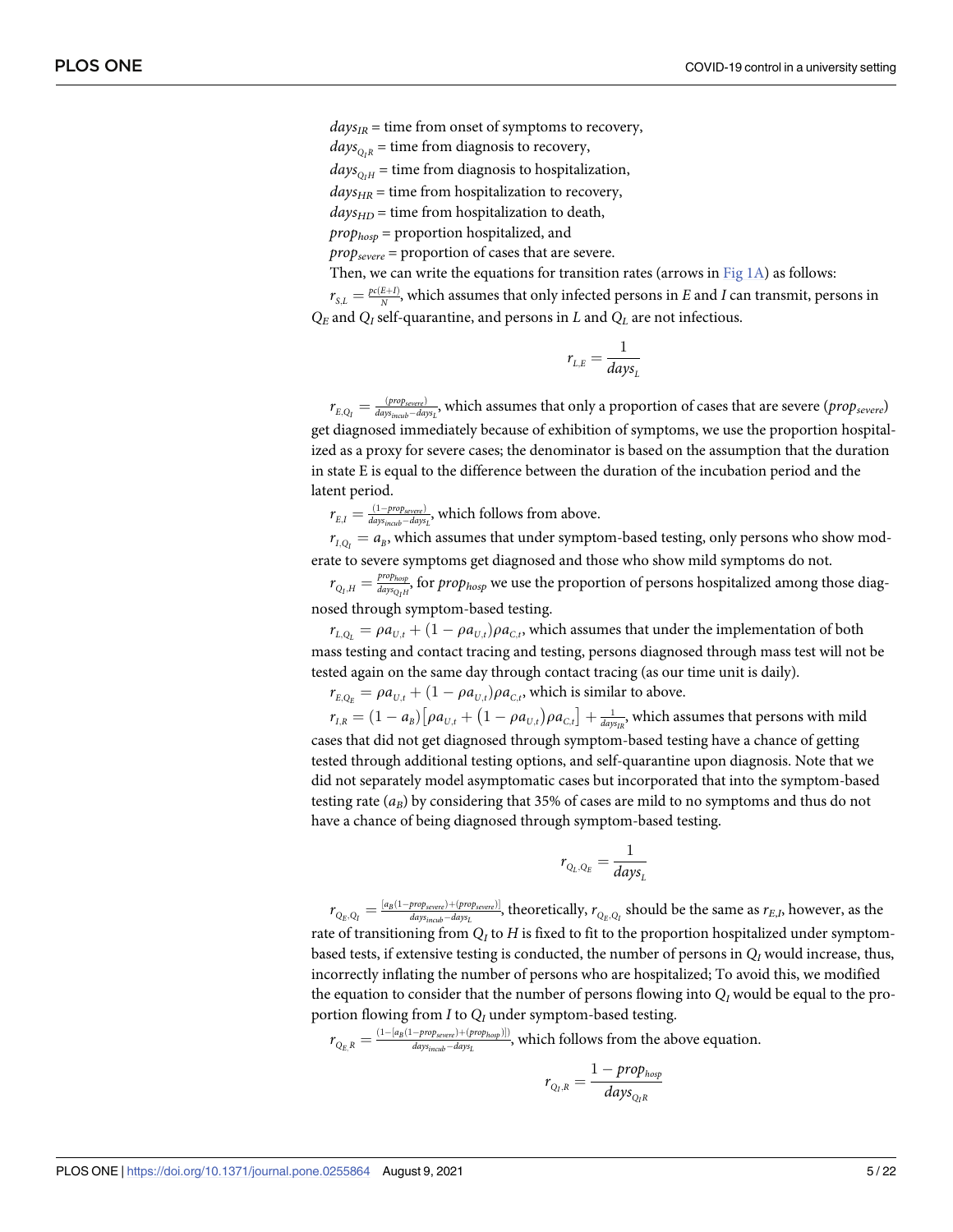$$
r_{H,R} = \frac{prop_{recover}}{days_{HR}}
$$

$$
r_{H,D} = \frac{(1 - prop_{recover})}{days_{HD}}
$$

Note:  $r_{s,s}$  is the testing rate (either through mass test or trace and test). We assumed that susceptible persons go back to the susceptible state after testing, i.e., we did not explicitly track false positives.

The values and ranges for the above epidemic parameters used in the compartmental simulation model are presented in Table A in S1 [Text](#page-18-0).

We simulate the epidemic over time using the following system of differential equations

$$
\pi_{t+1} = \pi_t + \pi_t Q_t \cdot dt
$$

where,  $Q_t$  = a matrix of transition rates between states (arrows in [Fig](#page-4-0) 1A), and  $dt$  = time-step. We use a time-unit of per day for the transition rates in  $Q_t$  and set  $dt = \frac{1}{10}$ , and thus, the model simulates every 10<sup>th</sup> of a day.

The expansion of the system of differential equations are as follows:

$$
S_{t+1} = S_t + (-r_{S,L}S_t) dt
$$
  
\n
$$
L_{t+1} = L_t + (r_{S,L}S_t - (r_{L,E} + r_{L,Q_L})L_t) dt
$$
  
\n
$$
E_{t+1} = E_t + (r_{L,E} L_t - (r_{E,I} + r_{E,Q_E} + r_{E,Q_I} + r_{E,R})E_t) dt
$$
  
\n
$$
I_{t+1} = I_t + (r_{E,I}E_t - (r_{I,Q_L} + r_{I,R})I_t) dt
$$
  
\n
$$
Q_{L,t+1} = Q_{L,t} + (r_{L,Q_L} L_t - (r_{Q_L,Q_E})Q_{L,t}) dt
$$
  
\n
$$
Q_{E,t+1} = Q_{E,t} + (r_{E,Q_E} E_t - (r_{Q_E,Q_I} + r_{Q_E,R})Q_{E,t}) dt
$$
  
\n
$$
Q_{I,t+1} = Q_{I,t} + ((r_{E,Q_I} E_t + r_{Q_E,Q_I} Q_{E,t} + r_{I,Q_I} I_t) - (r_{Q_I,H} + r_{Q_I,R})Q_{I,t}) dt
$$
  
\n
$$
H_{t+1} = H_t + (r_{Q_I,H} Q_{I,t} - (r_{H,R} + r_{H,D})H_t) dt
$$
  
\n
$$
R_{t+1} = R_t + (r_{Q_E,R} Q_{E,t} + r_{Q_I,R} Q_{I,t} + r_{I,R} I_t + r_{H,R} H_t) dt
$$
  
\n
$$
D_{t+1} = D_t + r_{H,D} H_t dt
$$

We can further expand by substitution of the rate terms with their equations as follows:

$$
S_{t+1} = S_t + \left(-\frac{pc(E+I)}{N}\right) S_t dt
$$
  

$$
L_{t+1} = L_t + \left(\frac{pc(E+I)}{N}S_t - \left(\frac{1}{days_t} + \rho a_{U,t} + (1 - \rho a_{U,t})\rho a_{C,t}\right)L_t\right) dt
$$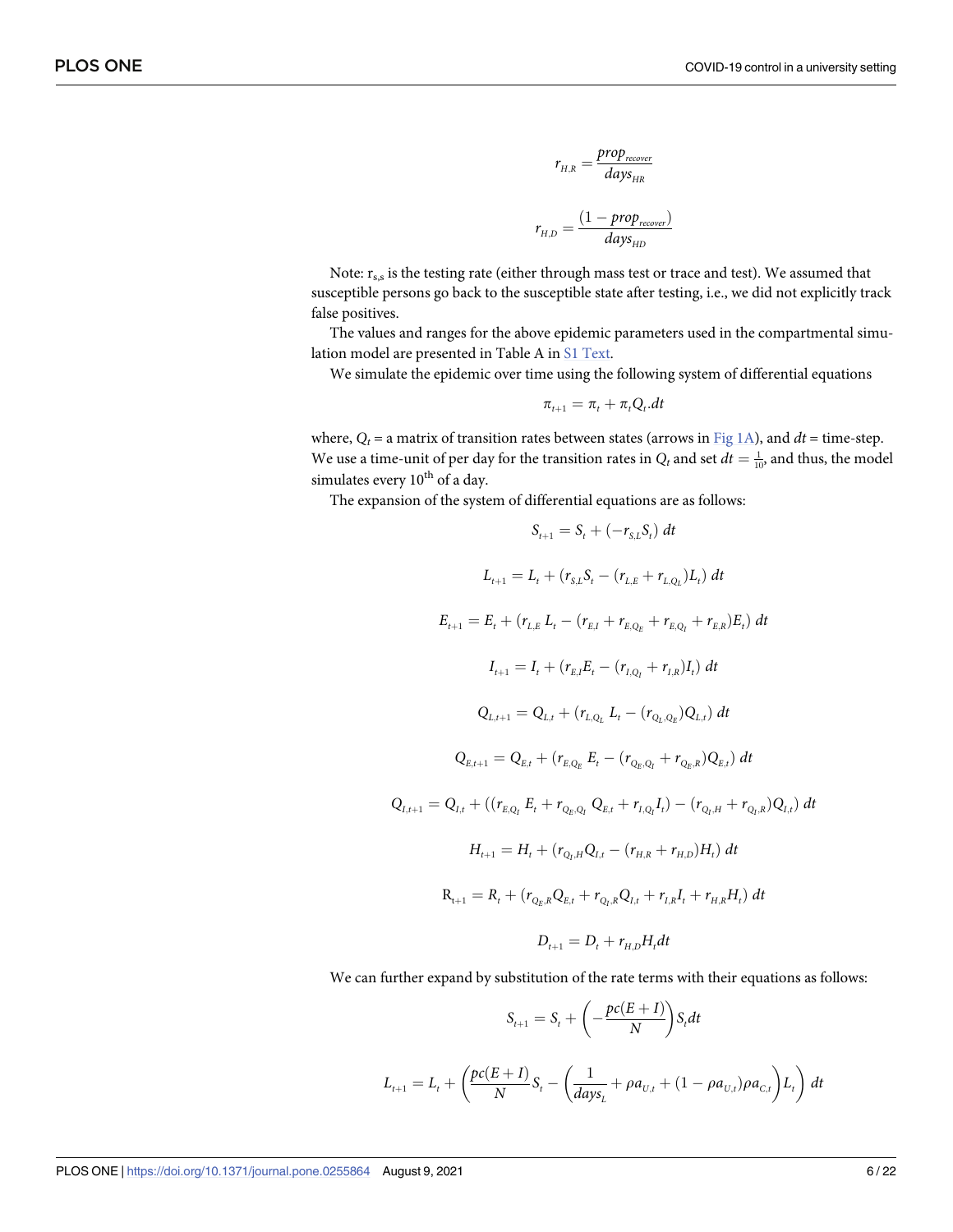<span id="page-7-0"></span>
$$
E_{t+1} = E_t + \left(\frac{1}{days_L}L_t - \left(\frac{(1 - prop_{severe})}{days_{inoub} - days_L} + (\rho a_{U,t} + (1 - \rho a_{U,t})\rho a_{C,t}) + \frac{(prop_{severe})}{days_{inoub} - days_L}\right)E_t\right)dt
$$
  

$$
I_{t+1} = I_t + \left(\frac{(1 - prop_{severe})}{days_{inoub} - days_L}E_t - \left(a_B + (\rho a_{U,t} + (1 - \rho a_{U,t})\rho a_{C,t} + \frac{1}{days_{IR}})\right)I_t\right)dt
$$
  

$$
Q_{L,t+1} = Q_{L,t} + \left((\rho a_{U,t} + (1 - \rho a_{U,t})\rho a_{C,t})L_t - \left(\frac{1}{days_L}\right)Q_{L,t}\right)dt
$$

$$
Q_{E,t+1} = Q_{E,t}
$$
  
+  $\left( (\rho a_{U,t} + (1 - \rho a_{U,t}) \rho a_{C,t}) E_t - \left( \frac{[a_B(1 - prop_{severe}) + (prop_{severe})]}{days_{incube} - days_t} + \frac{1 - prop_{hosp}}{days_{Q_I R}} \right) Q_{E,t} \right) dt$ 

$$
Q_{I,t+1} = Q_{I,t}
$$
\n
$$
+ \left( \frac{(prop_{severe})}{days_{incub} - days_{L}} E_{t} + \frac{[a_{B}(1 - prop_{severe}) + (prop_{severe})]}{days_{incub} - days_{L}} Q_{E,t} + a_{B}I_{t} - \left( \frac{prop_{hosp}}{days_{Q_{I}H}} + \frac{1 - prop_{hosp}}{days_{Q_{I}R}} \right) Q_{I,t} \right) dt
$$
\n
$$
H_{t+1} = H_{t} + \left( \frac{prop_{hosp}}{days_{Q_{I}H}} Q_{I,t} - \left( \frac{prop_{recover}}{days_{HR}} + \frac{(1 - prop_{recover})}{days_{HD}} \right) H_{t} \right) dt
$$

$$
R_{t+1} = R_t
$$
  
+ 
$$
\left(\frac{(1 - [a_B(1 - prop_{severe}) + (prop_{hosp})])}{days_{inoub} - days_L}Q_{E,t} + \frac{1 - prop_{hosp}}{days_{Q_I R}}Q_{I,t} + (pa_{U,t} + (1 - pa_{U,t})pa_{C,t} + \frac{1}{days_{IR}})\right)I_t
$$
  
+ 
$$
\frac{prop_{recover}}{days_{HR}}H_t dt
$$

$$
D_{t+1} = D_t + \frac{(1 - prop_{recover})}{days_{HD}} H_t dt
$$

#### **Input data assumptions and sources for simulation model**

For the rates of natural disease progression, we used estimates from other studies in the literature. The description of the data, sources, and values (with ranges and medians where applica-ble) for all parameters are available in the Table A in S1 [Text](#page-18-0). Briefly, we assumed an incubation period duration of 5.4 days [\[25\]](#page-20-0), the first 2.5 days in stage L (not infectious and asymptomatic) [\[26\]](#page-20-0), and the remaining 2.9 days in stage E (infectious and asymptomatic). We assumed about 65% of cases develop medium to severe symptoms [[27](#page-21-0)] and, in the absence of test and trace or mass test, can be diagnosed through symptom-based testing. We assumed the remaining 35% of cases show mild to no symptoms and can be diagnosed only through trace and test, or universal mass test. We assumed an average duration of 3.5 days from the time of onset of symptoms to hospitalization [\[28\]](#page-21-0), with the proportion hospitalized varying as a function of age. For mild cases, we assumed an average duration of 7 days from the time of onset of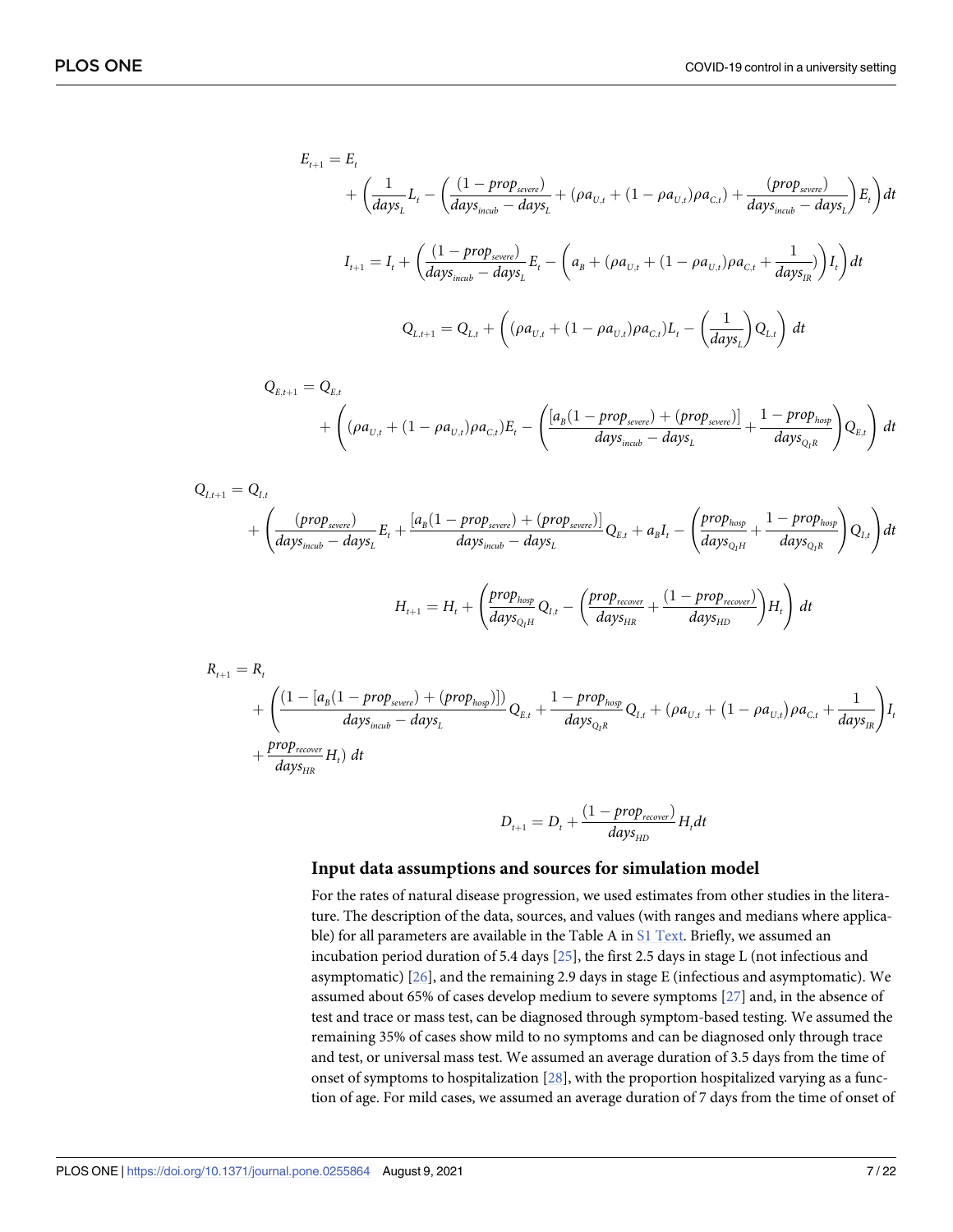<span id="page-8-0"></span>symptoms to recovery [[28](#page-21-0)]. We assumed case fatality rates vary as a function of age and gender.

#### **Interventions**

**Mass test and trace and test.** We evaluated the following scenarios: mass test only, trace and test only, delayed trace and test only, combination mass test and trace and test, and combination mass test and delayed trace and test, each at different rates of testing, as follows. We evaluated mass testing at rates of 5% 10%, 20%, 25%, and 33% of the population per day, which is equivalent to testing once every 20 days (5% per day over every 20-day period), 10 days, 5 days, 4 days, and 3 days (33% per day every 3-day period), respectively. We modeled the rate of trace and test as the inverse of the time from infection to effective isolation of a contact, i.e., the sum of the number of days passed since contact with an individual (as reported by the index diagnosed person) and the number of days into the future to find, test, and isolate the infected contact. We chose this definition as each component in this duration can vary significantly for every diagnosed person and for each of their contacts. In the case the contact is never found, the duration would be the full duration of infection. Thus, this definition of trace and test can be comparable to data that is typically collected. Specifically, the trace and test rate here should be compared to the average of the inverse of the time from reported contact to either effective isolation of that contact or maximum infection duration (whichever is the least value), averaged over all contacts. We evaluated trace and test rates at levels of 10%, 17%, 20%, 25%, 33%, and 50%, equivalent of 10 days, 6 days, 5 days, 4 days, 3 days, and 2 days, respectively, from the time of transmission of infection to effective isolation of that contact. We evaluated combinations of mass test and trace and test, by varying mass tests between 5% and 33% per day and keeping trace and test at 50% as this higher rate of trace and test maybe more feasible with mass test than symptom-based test only. We assumed trace and test would initiate within the first 5 cases of diagnosis. Considering there may be delays in setting up a trace and test system (such as in events of new outbreaks in the future or failure to respond quickly), to tests its sensitivity, we evaluated scenarios by delaying the initiating of trace and test to after diagnosis of 20 cases. Thus, the scenarios referred to as 'trace and test only' and 'combination tests' refers to initiation of trace and test after first 5 cases of diagnosis. And the scenarios referred to as 'delayed trace and test only' and 'delayed combination tests' refers to delaying initiation of trace and test to after diagnoses of 20 cases. In all scenarios, we applied baseline symptom-based testing, assumed test results are available within 24 hours, and persons testing positive self-quarantine for 14-days. For diagnosis in asymptomatic stages, i.e., diagnosis through trace and test or mass test, we assumed a test sensitivity of 0.9 [[29](#page-21-0)].

**Non-pharmaceutical interventions.** We evaluated transmission rates (*p*) of 14% (baseline), 8% (mid), 5.4% (lower-mid), and 2.5% (lowest). The baseline value of *p* corresponds to an average estimate under no interventions (no physical distancing and no face masks) [\[11,](#page-20-0) [30\]](#page-21-0). A transmission rate of 8% corresponds to the expected rates with the use of face masks in a non-health care setting [[11](#page-20-0)]. Transmission rates of 5.4% and 2.5% correspond to expected rates under 3ft and 6ft physical distancing, respectively [[11](#page-20-0)] (see Table B in S1 [Text\)](#page-18-0). We evaluated contact rates between 1 and 25 (*c*), we did not differentiate between on-campus and offcampus contact rates.

#### **Application to a university setting**

**Demographic data.** We used the Fall 2018 student enrollment data from the University of Massachusetts—Amherst, Amherst, MA, to determine the population size of undergraduate and graduate students and their age and gender distributions [[31](#page-21-0)]. For faculty and staff, we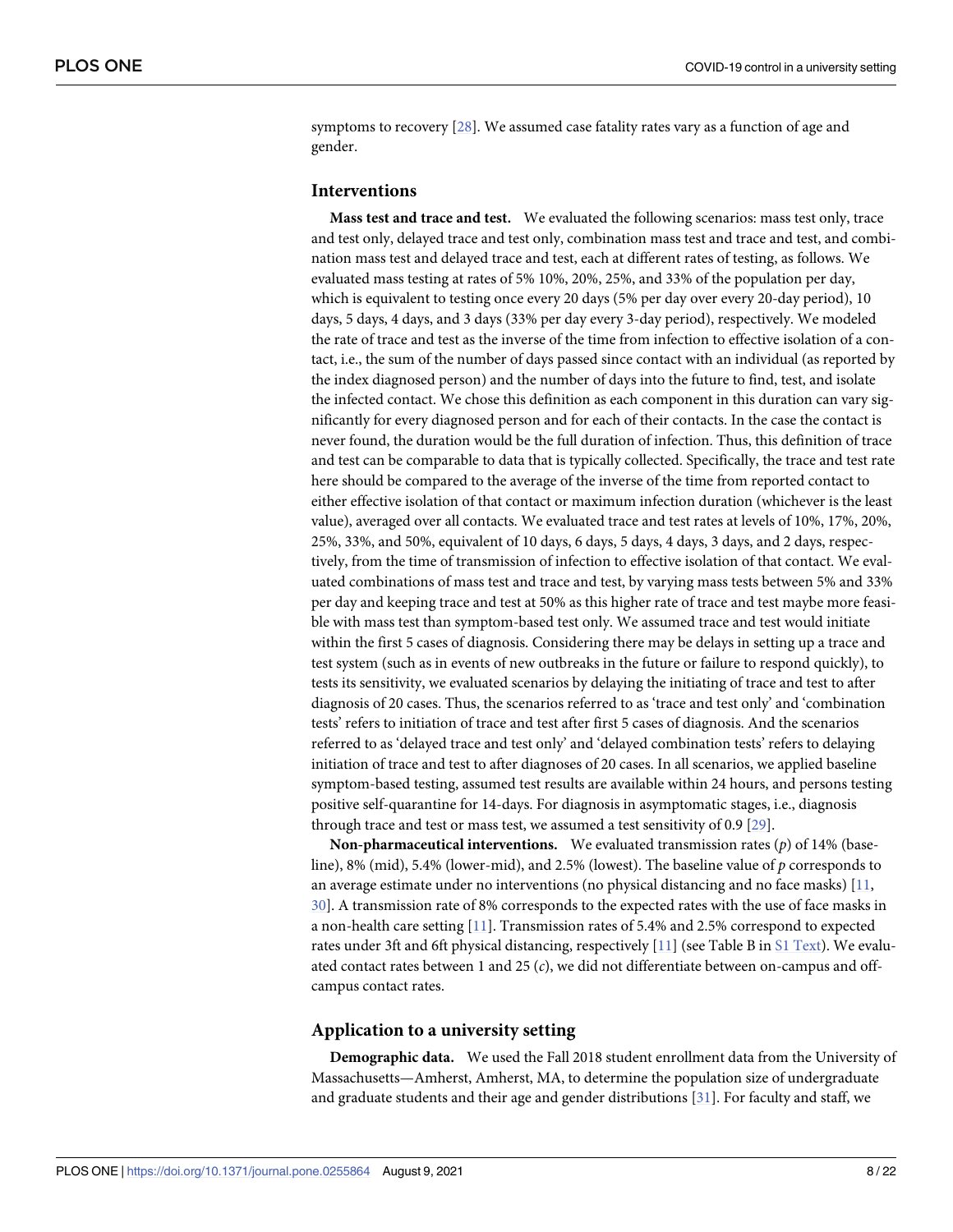<span id="page-9-0"></span>used the age distribution of persons 25 years and older from the Town of Amherst, MA, where the university is located [\[32\]](#page-21-0). To initiate an outbreak, we assumed 4 to 5 infected cases on Day 1, estimated as follows. We assumed that the proportion of incoming students who are infected would be equal to the prevalence of COVID-19 in Massachusetts (MA) in June 2020. We also assumed that all incoming students would be tested, and about 10% of infected cases would be false negatives. Prevalence is unknown, as not all cases are diagnosed and diagnosed cases are not specifically tracked. Therefore, to estimate prevalence of COVID-19 in MA, we used the simulation model to determine the ratio of new diagnosis to persons with infection and applied that ratio to the number of new diagnoses on June  $26<sup>th</sup>$  in MA. This resulted in about 4 infected cases on day 1 remaining undetected, thus initiating an outbreak. We also assumed that at the beginning of every week, there would be about 3 to 4 infections from outside, calculated by assuming that about 10% of the population are likely to mix with the population outside the university or travel out of Amherst during weekends and are not tested upon return. Based on the above, we initialized the model on Day 1 with 4 infected persons in the Latent stage and added 3 to 4 outside cases to the Latent stage at the beginning of every week. We simulated the model for a 90-day period to represent the duration of the expected Fall 2020 semester.

# **Tolerance on the number of infected cases for identifying contact rate thresholds**

We evaluated contact rate thresholds under three levels of epidemic tolerance: relaxed tolerance, medium tolerance, and tight tolerance. Relaxed tolerance marked the point beyond which there was an exponential growth in infections, the maximum number of infections under this tolerance level was about 170. For medium tolerance, we set the number of infections to less than 77, and for tight tolerance, we set the number of infections to less than 50. The latter two cases correspond to maximum infections for a case fatality rate (CFR) of 2%, which is the reported CFR in the general population for the United States [\[33\]](#page-21-0). That is, 1/0.02 gives the 50 cases threshold and 77 is obtained by further dividing that by 65%, which is the proportion of cases with medium to severe symptoms [[27](#page-21-0)], to account for the remaining 35% of cases with mild to no symptoms that were likely unreported and thus not included in the CFR calculation. As the CFR for COVID-19 is much lower in university student aged populations, the use of the alternative tolerance on the number of infections helps avoid spill-over effect of a breakout into the community. Also note that, because of our assumptions for the number of initial cases and cases per week entering the population from outside, the minimum number of cases over the 90-day period would be 45. Therefore, the tolerance of 50 cases is a very tight tolerance. For context, one of the indicators CDC uses to categorize community transmission risk is the number of cases per 100,000 persons during the last 7 days, categorizing as low, moderate, and substantial to high if there were less than 10, 10–49, and greater than 49 cases, respectively [\[34\]](#page-21-0). Converting our tolerance levels to the CDC indicator would translate to 35, 15, and 10 cases for relaxed, medium, and tight tolerances, respectively. If we exclude the 45 cases from outside, it translates to 25, 6, and 1 cases for relaxed, medium, and tight tolerances, respectively.

#### **Population behavioral data**

While there was limited data on contact rates specific to university students at the time of this original study in June 2020, studies conducted since then have generated some (though limited) data on population behaviors. These data include contact rates and behaviors related to use of non-pharmaceutical interventions such as face mask and 6 ft physical distancing, mostly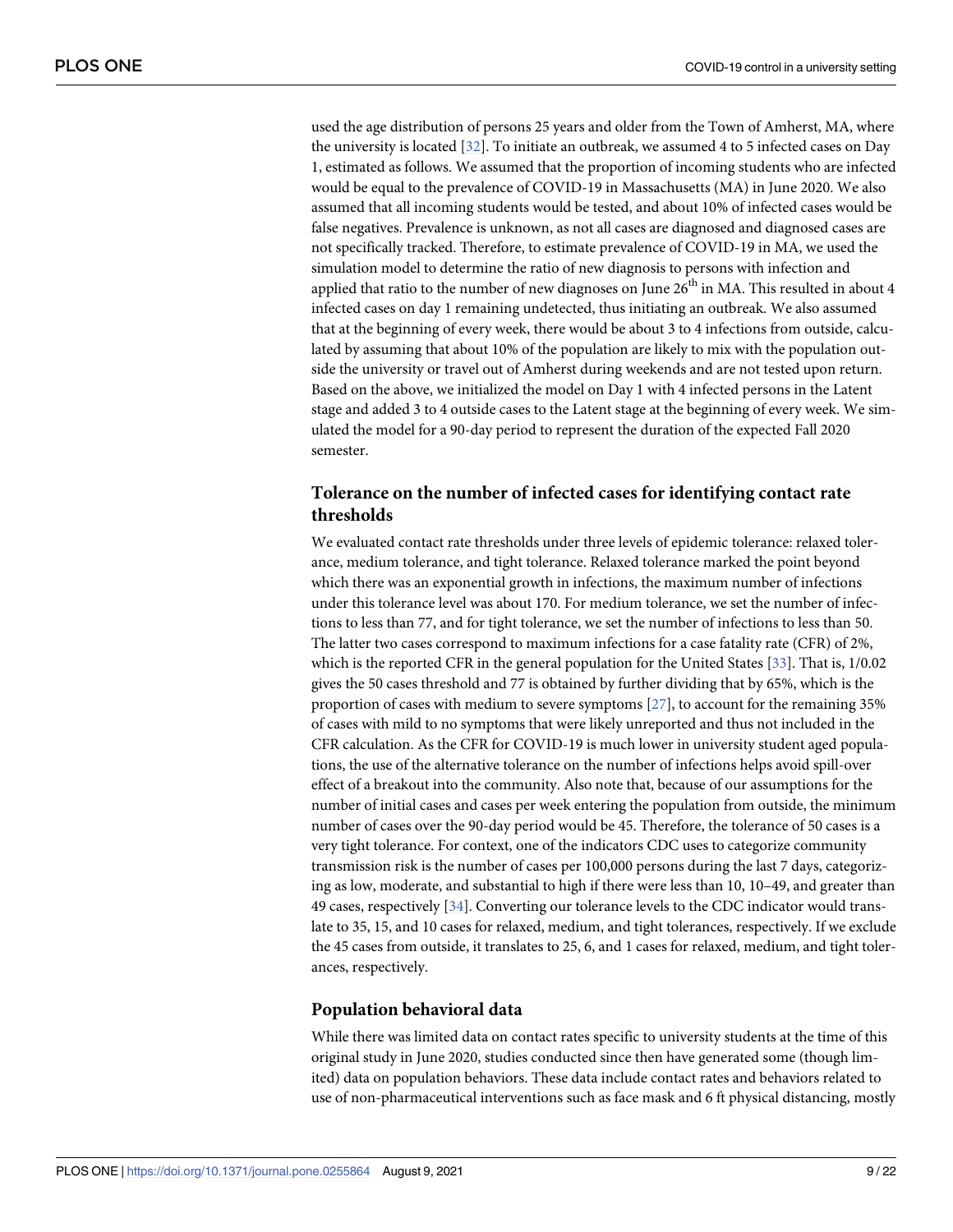<span id="page-10-0"></span>either self-reported in surveys or estimations made in other modeling studies informed through university settings. We briefly summarize the data from each study in the Table C in S1 [Text.](#page-18-0) Some of the surveys were specific to university students in the United States while others were either university students in other countries or general populations. Studies on surveys of university students, when partial shutdowns were enforced and universities resorted to varying levels of remote classes, reported 6 to 8 contacts per person per day [\[35,](#page-21-0) [36\]](#page-21-0). However, students who self-reported as providing essential services or caring for non-household members (~23%) reported an average contact rate of about 14 per person per day [\[37\]](#page-21-0). Modeling studies that estimated contacts among university students for a scenario prior to the pandemic assume contact rates of 16 to 24 per person per day [[38–40\]](#page-21-0). Using data on face mask use and physical distancing, specifically originating from three surveys of student and general population in the United States [\[38,](#page-21-0) [42,](#page-21-0) [43\]](#page-21-0) and the transmission rates corresponding to these interventions (summarized in Table C in S1 [Text](#page-18-0)), we calculate the expected transmission rate to be between 5% and 8%. We use these estimates to further streamline our analyses.

# **Interpretation of contact rate thresholds: Size of social circle, population size, and vaccine coverage**

We utilize the contact rate thresholds, under the different levels of testing and transmission rate (face mask use and physical distancing), to identify four additional metrics that would help inform campus decisions: first, the contact rate threshold among non-essential workers after accounting for the higher contact rate among essential workers, which would help inform the size of social circles at the individual level and schedule campus activities; second, the threshold values for population size on campus as a proportion of the actual population size, which would help decisions related to the fraction of remote vs. face-to-face classes, on-campus housing, and other campus activities for the era of pre-vaccine availability; third, for the era of post-vaccine availability, the threshold values for vaccination coverage for the university to return to normal (i.e., 100% population size); fourth, the threshold values for population sizes under varying levels of vaccine coverage, which would help decisions related to campus activities in the event that vaccines are only partially available that coverage is not at levels sufficient to fully return to normal. All four metrics would be used alongside decisions related to the level of testing.

The metrics were estimated as follows. Suppose  $\hat{C}$  is the contact rate threshold, we estimated the first metric as  $\hat{C}_n = (\hat{C} - C_p p_e)/(1 - p_e)$ , where  $\hat{C}_n$  is the contact rate threshold among non-essential workers (we limit  $0 \leq \hat{C}_n \leq \hat{C}$ ),  $C_e$  is the contact rate among essential workers (we assume  $C_e = 14$  [\[37\]](#page-21-0)), and  $p_e$  is the proportion of the population who are essential workers (we assume  $p_e = 23\%$  [\[37\]](#page-21-0)).

The interpretation of the second, third, and fourth metrics arise from our simplifying assumption that contact rates are directly proportional to the population density [\[41\]](#page-21-0),  $C = c_0 \rho$ ;  $\rho = N/A$ ; where *C* is the actual contact rate (under regular face-to-face instructions),  $\rho$  is the density, *N* is the population size, *A* is the campus area, and  $c<sub>0</sub>$  is a constant. Further, we assume that university campuses maintain similar levels of population density under regular work conditions, i.e., though the population sizes may vary across universities, the campus area also changes proportionally so that the population density is similar, and thus, the contact rates under regular work conditions are also similar. Multiple studies reported similar contact rates of 16 to 24 under regular working conditions supporting this assumption  $[42, 43]$  $[42, 43]$  $[42, 43]$  $[42, 43]$  $[42, 43]$ . Thus, if our estimated contact rate thresholds (say *C*^) are lower than the actual contact rates of 16 to 24 (*C*), given fixed area (*A*), achieving *C*^ would require reducing the population size (*N*) proportional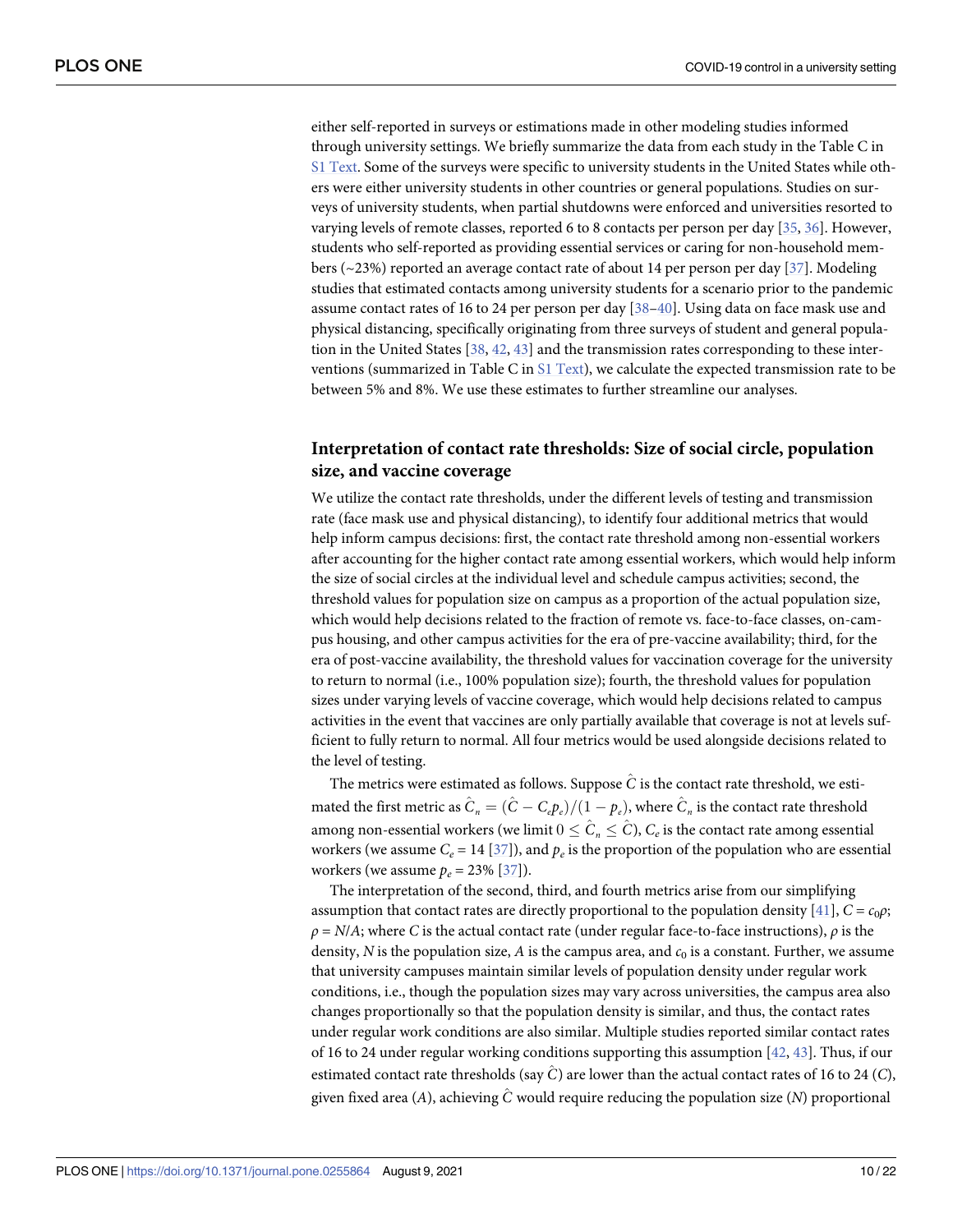to the reduction in contact rate, i.e.,  $\hat{C}/C = \hat{N}/N (= \text{say } \hat{p})$ , implying that the population size on campus should be at a maximum of  $\hat{p}$ % of its original population size ( $\hat{p} = \hat{C}/C$ ).

The third metric on interpretation of threshold for vaccination coverage (say  $\hat{V}$ ) follows from the above assumptions. Achieving a contact rate threshold of  $\hat{C}$  when universities are back to regular face-to-face classes, i.e.,  $\hat{N} = N$  or  $\hat{p} = 1$ , would require that  $(1 - \hat{C}/C)$  proportion of the population be effectively vaccinated. More precisely, vaccine coverage should be at least  $\hat{V} = (1 - (\hat{C}/C))/v_e$ , where  $v_e$  is vaccine efficacy and corresponds to the chance that a vaccinated individual is fully protected from being infected, and thus, is not a potential disease carrying contact. Intuitively, this is saying that though the actual contact rate is *C*, because  $\hat{V}\%$ are vaccinated and protected from infection or transmitting, the effective contact rate is *C*^. This implies that a threshold contact rate of  $\hat{C}$  can be achieved, while maintaining  $\hat{p} = 1$ , if  $\hat{V}^{\%}$  are vaccinated. The vaccine coverage results presented here were estimated by assuming a vaccine efficacy of 95%, and thus, in the event that this changes, the vaccine coverage results should be adjusted by multiplying with 95% and dividing by the new value.

Following from above, the fourth metric considers the fact that if the actual vaccine coverage (say *V*) is less than  $\hat{V}$ , achieving the contact rate threshold (*C*) would also require some reduction in *N*. Specifically, the population size on campus should be at a maximum of  $\hat{p}$ % of its original population size, with  $\hat{p} = 1 - ((1 - V)C - C)/C$ , derived as follows. We can write  $(1 - V)C - \tilde{C}$  as the number of excess contacts, i.e., the number to reduce after accounting for the proportion vaccinated ((1−*V*)*C*), the proportion of contacts to reduce would then be  $((1 - V)C - C)/C$ , and finally, applying the same assumptions as in the second metric would give the equation for  $\hat{p}$ . If the vaccination coverage is zero, i.e.,  $V = 0$ , we would get back  $\hat{p} = \hat{C}/C$ . If  $V = 1$ , then  $\hat{p} = 1 + \hat{C}/C$ , which implies that even if  $\hat{C} = 0$ , the campus can fully open. We bound  $0 \leq \hat{p} \leq 1$ , such that, even if  $\hat{C} > 0$  we interpret this as fully back to normal population size (though it would mathematically imply that the campus can handle a higher density from an epidemic perspective, e.g., influx from outside).

Thus, to keep within the infection tolerance levels, *C*^ would mark the maximum average contact rate over the full population,  $\hat{C}_n$  the maximum average contact rate for non-essential workers after accounting for the higher contact rate among essential workers,  $\hat{p}$  the maximum proportion of the population who should return back to campus (either when *V* = 0 or  $0 < V < \hat{V}$ ), and  $\hat{V}$  the minimum vaccine coverage to fully return back to normal ( $\hat{p} = 1$ ). As the above method of estimation of thresholds incorporate the effectiveness of vaccinations, we can interpret that the interventions, such a testing and use of facemask and social distancing, would be applied to only the unvaccinated persons.

#### **Identifying feasible intervention combinations**

We identify three sets of feasible combination results. For the event that vaccines are unavailable, we identify the feasible combinations of testing, contact rate for non-essential workers  $(\hat{C}_n)$ , and population size on campus  $(\hat{p})$  that can effectively control an outbreak to below the tolerance levels. We define feasible combinations as those with  $\hat{C}_n > 2$  in the transmission rate range of 5% to 8%, which would correspond to the reported use of face mask and physical distancing among the university population (see 'Population behavioral data' above). For the event that vaccines are partially or fully available, we identify the minimum vaccine coverage threshold  $(\hat{V})$  for the campus to fully return back to normal  $(\hat{p} = 1)$ , and if the vaccine coverage is below this threshold, the reductions in population size  $(\hat{p})$  necessary to control the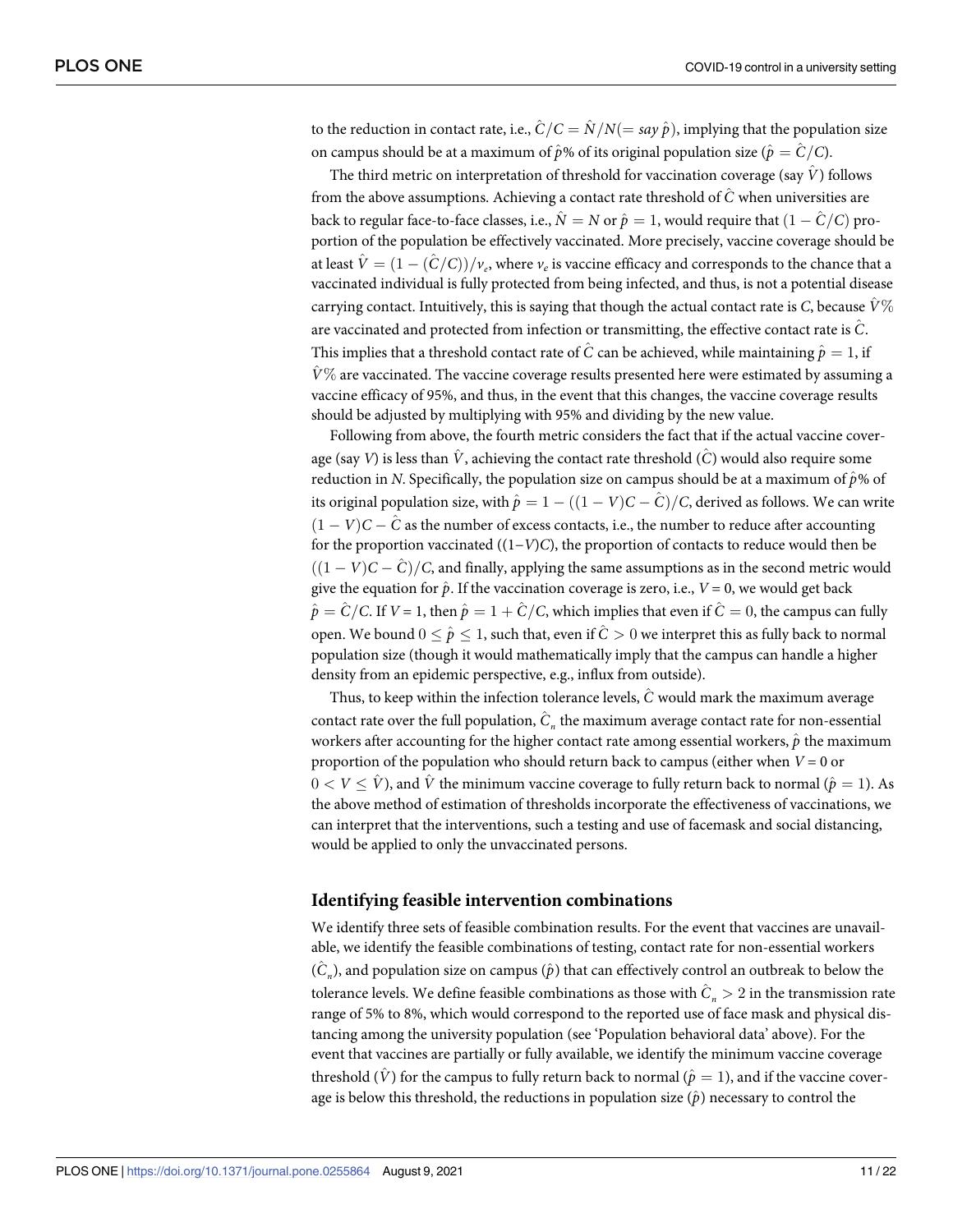<span id="page-12-0"></span>epidemic to within the tolerance levels. We also identify suitable testing scenarios for reported levels of face mask use and physical distancing (transmission rate of 5% to 8%), and reported levels of contact rates under regular face-to-face classes (16 to 24 per day) and remote classes (6 to 8 per day). We define suitable as those that avoid exponential growth in cases over the duration of a semester. For the above three sets of combination scenarios, we also present results under the full range of transmission rates in the [S1–S3](#page-18-0) Tables, which could be useful in the event of change in transmission rates such as emergence of new virus variants.

### **Results**

When vaccines are unavailable  $(V = 0\%)$ , there is no single intervention that can effectively control an outbreak. However, there are multiple feasible combinations of testing, contact rate for non-essential workers  $(\hat{C}_n)$ , and population size on campus  $(\hat{p})$  that can be implemented to effectively control an outbreak to keep cases below the relaxed to medium tolerance levels, though none to keep cases below the tight tolerance level [\(Table](#page-13-0) 1). Examples of feasible combinations under the relaxed tolerance level include: mass tests only at 25% per day, contact rate for non-essential workers at 2 to 6 per day, and campus population size at 26% to 42%; or trace and test only at 33%, contact rate for non-essential workers at 4 to 8 per day, and campus population size at 31% to 47% (see full list in [Table](#page-13-0) 1). Under the medium tolerance level, only scenarios with combination tests were feasible, examples include: 5% mass test, 50% trace and test, contact rate for non-essential workers at 2 to 5 per day, and campus population size at 26% to 36%; or 33% mass test, 50% trace and test, contact rate for non-essential workers at 8 to 14 per day, and campus population size at 47% to 73% (see full list in [Table](#page-13-0) 1). Note: the range in population size results correspond to mid-points of the range for contact rate (*C*) of 16 and 24 in [Table](#page-13-0) 1.

The corresponding peak numbers of trace and tests per day (per 10,000 persons) in the above feasible scenarios were at a reasonably manageable level. The relaxed tolerance level had a higher value (14 to 55 per day) than the medium tolerance level (3 to 11 per day) considering the population size on campus were lower in the latter case because of the tighter tolerance [\(Table](#page-13-0) 1). The peak number of quarantines per day (per 10,000 persons) for the above feasible scenarios also seem manageable. As with above, the relaxed tolerance level had a higher value (6 to 25 per day) than the medium tolerance level (5 to 6 per day). Combinations of testing, contact rate, and population size for the full range of transmission rates evaluated are presented in S1 [Table](#page-18-0).

When vaccines become partially or fully available, to keep the population size on campus at 100%  $(\hat{p} = 1)$ , the level of testing necessary to effectively control an outbreak would depend on the vaccine coverage in the population [\(Table](#page-14-0) 2). To keep infection cases within the relaxed tolerance level, implementing symptomatic-testing-only will be sufficient if at least 95% (*V*^ ) of the population are vaccinated [\(Table](#page-14-0) 2). With the addition of mass tests only, 5%, 10%, 20%, 25%, and 33% mass tests per day would be sufficient if at least 89% to 95%, 84% to 89%, 74% to 84%, 63% to 79%, and 53% to 68%  $(\hat{V})$  of the population are vaccinated ([Table](#page-14-0) 2), respectively, the range corresponding to transmission rate of 5% to 8%, i.e., the unvaccinated continue to use face masks and maintain physical distancing at current compliance levels.

If vaccine coverage (*V*) is below 53% (the threshold noted above), it would be necessary to also reduce the population size ([Table](#page-14-0) 2). If vaccine coverage (*V*) is between 38% and 53%, 23% and 38%, or 8% and 23%, in addition to mass tests at 33% per day, it would be necessary to maintain a population size threshold  $(\hat{p})$  of at most 90%, 75%, or 60% on average, respectively, [\(Table](#page-14-0) 2) and the unvaccinated continue to use face masks and maintain physical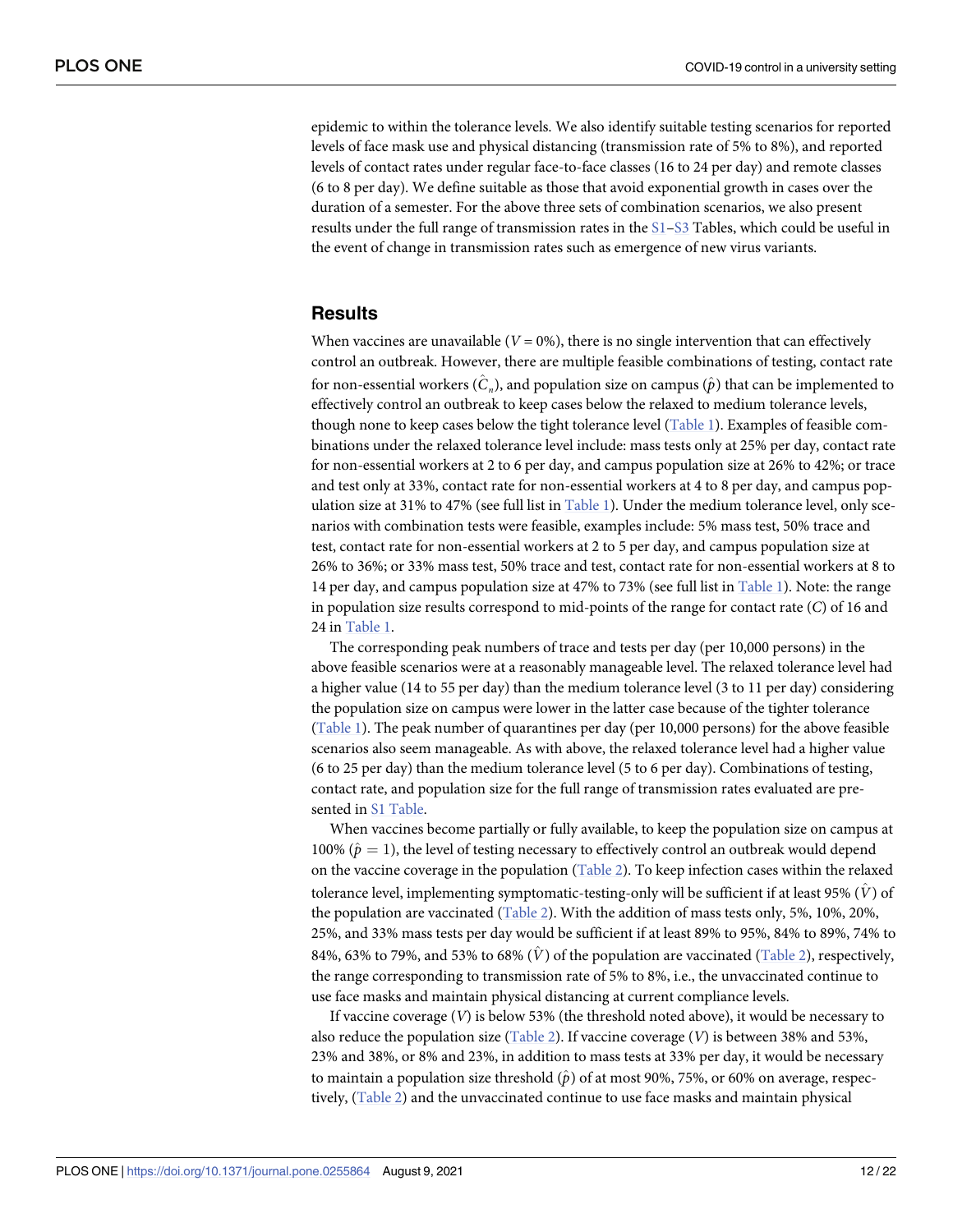| Tolerance          | <b>Testing</b>                  | Contact rate threshold (per<br>day)† for non-essential<br>workers‡ | Population size† (if<br>regular contact rate is<br>16) | Population size† (if<br>regular contact rate is<br>24) | Peak trace and tests<br>per day (per 10,000<br>persons) | Peak quarantine per<br>day (per 10,000<br>persons) |
|--------------------|---------------------------------|--------------------------------------------------------------------|--------------------------------------------------------|--------------------------------------------------------|---------------------------------------------------------|----------------------------------------------------|
| Relaxed            | $S+25\%$ U                      | $2 - 6$                                                            | 31% - 50%                                              | 21% - 33%                                              | $0 - 0$                                                 | $6 - 7$                                            |
| tolerance          | $S + 33\%$ U                    | $5 - 9$                                                            | 44% - 63%                                              | 29% - 42%                                              | $0 - 0$                                                 | $7 - 7$                                            |
|                    | $S + 33\%T$                     | $4 - 8$                                                            | 38% - 56%                                              | 25% - 38%                                              | $14 - 21$                                               | $18 - 18$                                          |
|                    | $S+50\%T$                       | $6 - 11$                                                           | 50% - 75%                                              | 33% - 50%                                              | $36 - 55$                                               | $22 - 23$                                          |
|                    | $S+5\%U+50\%T$                  | $10 - 16$                                                          | 69% - 100%                                             | 46% - 67%                                              | $33 - 48$                                               | $20 - 20$                                          |
|                    | $S+10\%U+50\%T$                 | $11 - 18$                                                          | 75% - 100%                                             | 50% - 75%                                              | $24 - 35$                                               | $15 - 15$                                          |
|                    | $S+20\%U+50\%T$                 | $15 - 22$                                                          | 94% - 100%                                             | 63% - 92%                                              | $16 - 25$                                               | $13 - 13$                                          |
|                    | S+25%U+50%T                     | $16 - 24$                                                          | 100% - 100%                                            | 67% - 100%                                             | $14 - 20$                                               | $13 - 12$                                          |
|                    | S+33%U+50%T                     | $18 - 25$                                                          | 100% - 100%                                            | 75% - 100%                                             | $12 - 15$                                               | $10 - 9$                                           |
|                    | S+5%U+50%dT                     | $4 - 9$                                                            | 38% - 63%                                              | 25% - 42%                                              | $36 - 55$                                               | $21 - 25$                                          |
|                    | $S+10\%U+50\%$<br>ďТ            | $6 - 13$                                                           | 50% - 81%                                              | 33% - 54%                                              | $32 - 63$                                               | $21 - 25$                                          |
|                    | $S+20\%U+50\%$<br>ďТ            | $11 - 18$                                                          | 75% - 100%                                             | 50% - 75%                                              | $36 - 54$                                               | $21 - 21$                                          |
|                    | $S+25\%U+50\%$<br>ďТ            | $13 - 19$                                                          | 81% - 100%                                             | 54% - 79%                                              | $28 - 41$                                               | $19 - 18$                                          |
|                    | $S+33\%U+50\%$<br>dT            | $15 - 23$                                                          | 94% - 100%                                             | $63\%$ - $96\%$                                        | $21 - 33$                                               | $16 - 18$                                          |
| Medium             | $S+5\%U+50\%T$                  | $2 - 5$                                                            | 31% - 44%                                              | 21% - 29%                                              | $8 - 9$                                                 | $6 - 6$                                            |
| tolerance          | $S+10\%U+50\%T$                 | $4 - 8$                                                            | 38% - 56%                                              | 25% - 38%                                              | $7 - 11$                                                | $6 - 6$                                            |
|                    | S+20%U+50%T                     | $5 - 10$                                                           | 44% - 69%                                              | 29% - 46%                                              | $4 - 7$                                                 | $5 - 5$                                            |
|                    | S+25%U+50%T                     | $6 - 11$                                                           | 50% - 75%                                              | 33% - 50%                                              | $4 - 6$                                                 | $4 - 5$                                            |
|                    | S+33%U+50%T                     | $8 - 14$                                                           | 56% - 88%                                              | 38% - 58%                                              | $3 - 6$                                                 | $5 - 5$                                            |
|                    | $S+20\%U+50\%$<br>dT            | $2 - 5$                                                            | $31\% - 44\%$                                          | 21% - 29%                                              | $4 - 4$                                                 | $6 - 6$                                            |
|                    | $S+25\%U+50\%$<br>dT            | $4 - 6$                                                            | 38% - 50%                                              | 25% - 33%                                              | $4 - 4$                                                 | $6 - 5$                                            |
|                    | S+33%U+50%<br>dT                | $5 - 9$                                                            | 44% - 63%                                              | 29% - 42%                                              | $3 - 4$                                                 | $6 - 5$                                            |
| Tight<br>tolerance | No scenarios<br>were feasible P |                                                                    |                                                        |                                                        |                                                         |                                                    |

<span id="page-13-0"></span>[Table](#page-12-0) 1. Feasible combinations  $\mathbb {P}$  of testing, contact rate, and population size on campus for effective control of a disease outbreak in the absence of a vaccine.

Relaxed tolerance: Less than 1 death or 170 cases of infection. This point also marks the point beyond which there was an exponential growth in infections in the simulated runs.

Medium tolerance: Less than 77 cases of infections. Estimated as 1/CFR /%reported cases. We assumed a case fatality rate (CFR) of 2% in the general population in the US [\[33\]](#page-21-0); We assumed that 65% of infected cases are reported, which is the proportion showing medium to severe symptoms [[27](#page-21-0)].

Tight tolerance: Less than 50 cases of infection. Estimated as 1/CFR. We assumed a case fatality rate (CFR) of 2% in the general population in the US [\[33\]](#page-21-0). S: symptomatic testing, U: Mass test, T: trace and test, dT: delayed trace and test.

⁋ We defined a testing scenario as feasible if estimated contact rate thresholds among non-essential workers were at least 2 when transmission rates were 8% and 5% (corresponding to reported use of face mask and physical distancing [[11,](#page-20-0) [30\]](#page-21-0)). The range of values in the table thus correspond to transmission rate of 8% - 5%. ‡ We assume 23% are essential workers and have a contact rate of 14 per day [[37](#page-21-0)].

† Contact rate threshold (per person per day): the average value for contacts per person per day to keep infections below the tolerance level. These reduced contact rates, from the original rates of 16 to 24 [[42](#page-21-0), [43\]](#page-21-0), can be achieved through reduction in population size at the noted thresholds.

<https://doi.org/10.1371/journal.pone.0255864.t001>

distancing at current compliance levels. Note: the population size threshold noted here is the average of the values reported for contact rate (*C*) of 16 and 24 in [Table](#page-14-0) 2.

Instead of adding mass tests only, addition of trace and tests only to symptom-based testing at the lowest rate of 10% (or highest rate of 50%) will also be sufficient to keep the population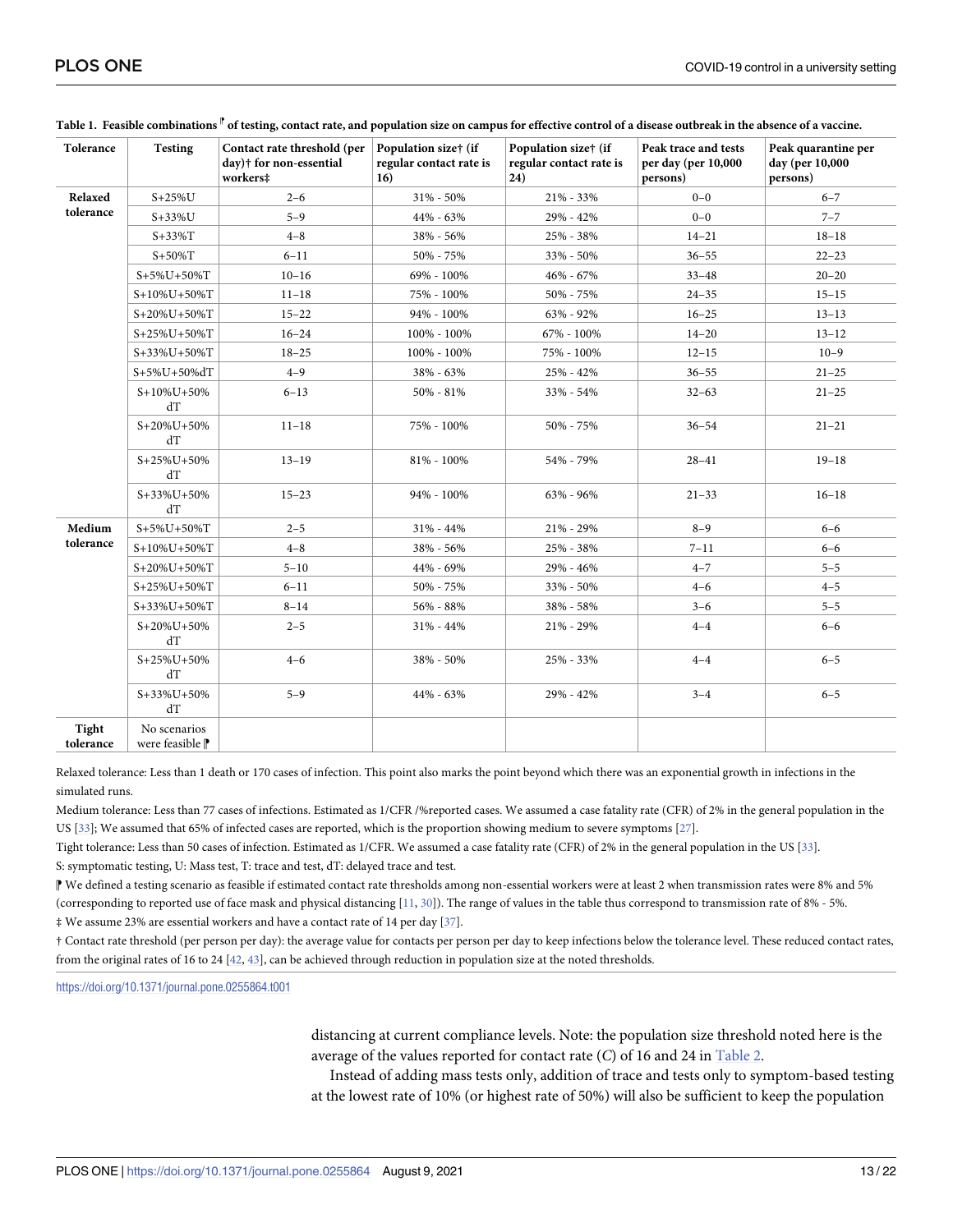| <b>Testing</b>                       | Vaccination coverage | Population size (if regular contact rate is 16) | Population size (if regular contact rate is 24) |  |  |
|--------------------------------------|----------------------|-------------------------------------------------|-------------------------------------------------|--|--|
| S                                    | 95% - 100%           | 100% - 100%                                     | 100% - 100%                                     |  |  |
| Mass tests only (% tested per day)   |                      |                                                 |                                                 |  |  |
| $S+5\%$ U                            | 89% - 95%            | 100% - 100%                                     | 100% - 100%                                     |  |  |
| $S+10\%$ U                           | 84% - 89%            | 100% - 100%                                     | 100% - 100%                                     |  |  |
| $S+20\%$ U                           | 74% - 84%            | 100% - 100%                                     | 100% - 100%                                     |  |  |
| $S+25\%$ U                           | 63% - 79%            | 100% - 100%                                     | 100% - 100%                                     |  |  |
| $S+33\%$ U                           | 53% - 68%            | 100% - 100%                                     | 100% - 100%                                     |  |  |
| $S+33\%$ U                           | 38% - 53%            | 100% - 97%                                      | 79% - 83%                                       |  |  |
| $S+33\%$ U                           | 23% - 38%            | 85% - 82%                                       | 64% - 68%                                       |  |  |
| $S + 33\%$ U                         | $8\% - 23\%$         | 70% - 67%                                       | 49% - 53%                                       |  |  |
| Trace and tests only                 |                      |                                                 |                                                 |  |  |
| $S+10\%T$                            | 84% - 95%            | 100% - 100%                                     | 100% - 100%                                     |  |  |
| $S+17\%T$                            | 79% - 89%            | 100% - 100%                                     | 100% - 100%                                     |  |  |
| $S+20\%T$                            | 74% - 84%            | 100% - 100%                                     | 100% - 100%                                     |  |  |
| $S+25\%T$                            | 68% - 84%            | 100% - 100%                                     | 100% - 100%                                     |  |  |
| $S+33\%T$                            | 58% - 74%            | 100% - 100%                                     | 100% - 100%                                     |  |  |
| $S+50\%T$                            | 42% - 63%            | 100% - 100%                                     | 100% - 100%                                     |  |  |
| $S+50\%T$                            | 27% - 42%            | 100% - 92%                                      | 77% - 75%                                       |  |  |
| $S + 50\%T$                          | 12% - 27%            | 87% - 77%                                       | $62\% - 60\%$                                   |  |  |
| Trace and tests only (capped at 20%) |                      |                                                 |                                                 |  |  |
| $S+10\%T$                            | 84% - 95%            | 100% - 100%                                     | 100% - 100%                                     |  |  |
| $S+17\%T$                            | 79% - 89%            | 100% - 100%                                     | 100% - 100%                                     |  |  |
| $S+20\%T$                            | 74% - 84%            | 100% - 100%                                     | 100% - 100%                                     |  |  |
| $S+20\%T$                            | 59% - 69%            | 96% - 94%                                       | 84% - 86%                                       |  |  |
| $S+20\%T$                            | 44% - 54%            | 81% - 79%                                       | 69% - 71%                                       |  |  |
| $S+20\%T$                            | 29% - 39%            | 66% - 64%                                       | 54% - 56%                                       |  |  |
| $S+20\%T$                            | 14% - 24%            | 51% - 49%                                       | 39% - 41%                                       |  |  |

<span id="page-14-0"></span>

| Table 2. Combinations of testing, vaccine coverage, and population size for effective control of a disease outbreak. |  |  |
|----------------------------------------------------------------------------------------------------------------------|--|--|
|                                                                                                                      |  |  |

The range of value presented correspond to transmission rate range of 5% - 8%, thus fixing face mask and physical distancing at reported levels. S: symptomatic testing, U: Mass test, T: trace and test, dT: delayed trace and test.

<https://doi.org/10.1371/journal.pone.0255864.t002>

size on campus at 100%  $(\hat{p} = 1)$  if at least 84% to 95% are vaccinated (or 42% to 63% are vaccinated) (Table 2). If vaccine coverage (*V*) is below 42% it would be necessary to also reduce the population size, keeping it to at most 89% on average if vaccine coverage is between 27% and 42%, and to at most 75% on average if vaccine coverage is between 12% and 27%. Considering that 50% trace and test, equivalent to 2 days from infection to isolation is a very tight timeline, which may be more feasible only with digital tracing, we also evaluated at a maximum of 20% trace and test, equivalent to 5 days from infection to isolation. This level of 20% trace and test only will be sufficient to keep the population size on campus at 100% if vaccine coverage is at least 74% to 84%. If vaccine coverage is below that, it will also require a reduction in population size, e.g., to 75% on average if only 44% to 54% of the population are vaccinated (Table 2). All the above scenarios for trace and tests also correspond to the continued use of face masks and physical distancing at least at current compliance levels (transmission rate of 5% to 8%). The combinations of testing and vaccination coverage under the full range of transmission rates are presented in S2 [Table.](#page-18-0)

The total cases of infections and deaths over a 90-day semester if a fully unvaccinated population is on campus (contact rates of 16 to 24 per person per day as reported for regular face-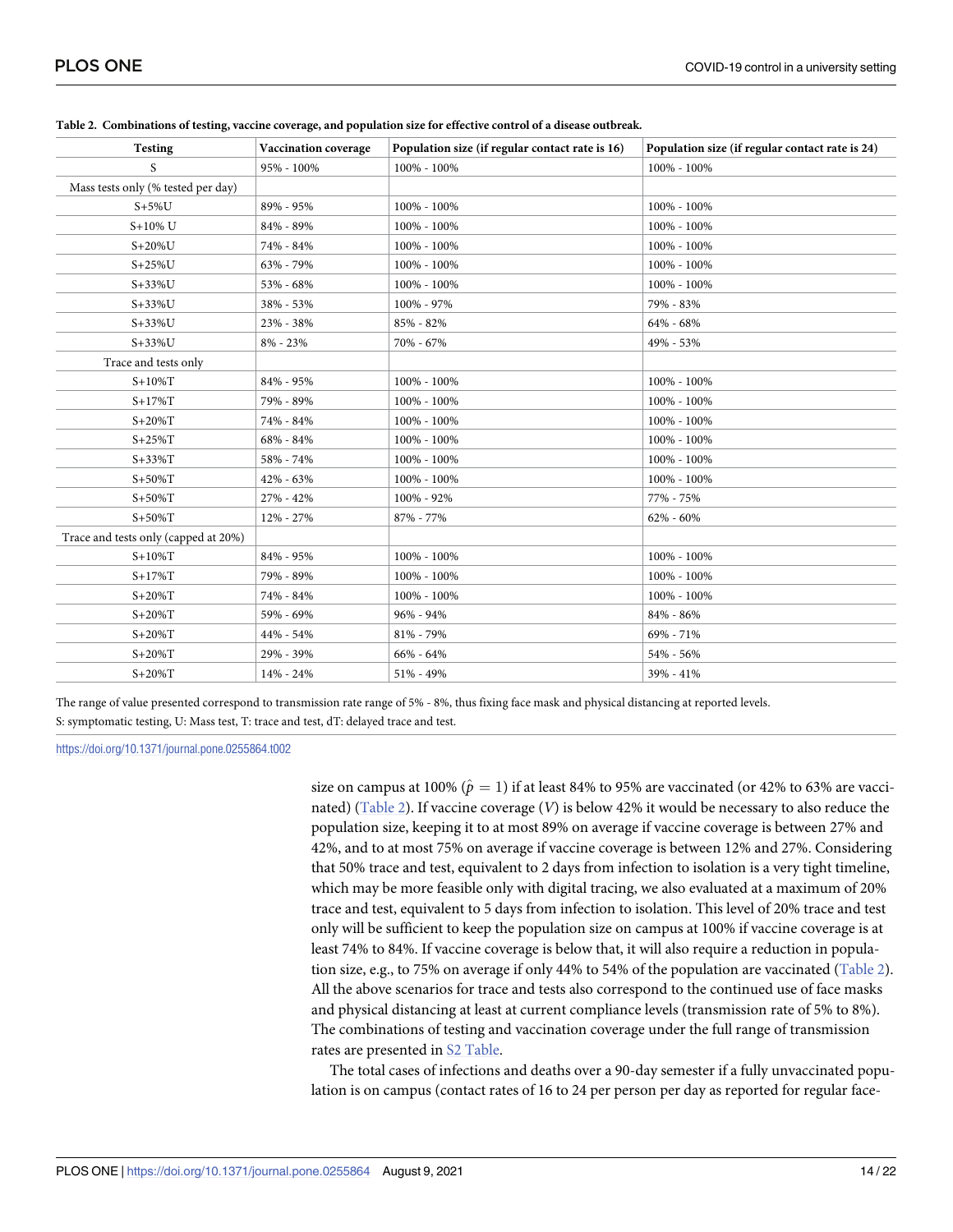| <b>Testing</b>                      | Number infected (per 10,000 persons) |             | Peak trace and tests per day (per 10,000<br>persons) |            | Peak quarantine per day (per 10,000<br>persons) |             |
|-------------------------------------|--------------------------------------|-------------|------------------------------------------------------|------------|-------------------------------------------------|-------------|
| Transmission rate (p) $\Rightarrow$ | 5%                                   | 8%          | 5%                                                   | 8%         | 5%                                              | 8%          |
| $S+33\%$ U                          | 23(20, 27)                           | 44 (32, 67) | 0(0, 0)                                              | 0(0, 0)    | 4(3, 5)                                         | 7(5, 13)    |
| $S + 33\%T$                         | 30(25, 36)                           | 60 (42, 89) | 14(9, 17)                                            | 22(14, 28) | 12(9, 14)                                       | 24(18, 33)  |
| $S+50\%T$                           | 23(21, 26)                           | 34(29, 41)  | 20(12, 24)                                           | 29(19, 36) | 10(9, 13)                                       | 18 (14, 22) |
| $S+5\%U+50\%T$                      | 19(17, 21)                           | 25(22, 29)  | 8(7, 13)                                             | 16(10, 19) | 6(5, 7)                                         | 9(8, 12)    |
| $S+10\%U+50\%T$                     | 17(16, 19)                           | 22(20, 24)  | 6(5, 9)                                              | 8(7, 10)   | 5(4, 5)                                         | 7(6, 8)     |
| $S+20\%U+50\%T$                     | 16(15, 16)                           | 19(18, 21)  | 4(3, 4)                                              | 4(4, 5)    | 4(3, 4)                                         | 5(4, 5)     |
| $S+25\%U+50\%T$                     | 15(15, 16)                           | 18(17, 20)  | 3(2, 4)                                              | 3(3,3)     | 3(3,4)                                          | 4(4,4)      |
| $S+33\%U+50\%T$                     | 15(14, 16)                           | 17(16, 18)  | 2(2, 2)                                              | 2(2, 3)    | 3(3,3)                                          | 4(3, 4)     |
| $S+5\%U+50\%dT$                     | 30(26, 34)                           | 45(38, 55)  | 26(16, 32)                                           | 46(36, 64) | 15(12, 18)                                      | 26(21, 34)  |
| S+10%U+50%dT                        | 24(22, 27)                           | 34(29, 40)  | 11(9, 18)                                            | 24(15, 32) | 10(8, 12)                                       | 17(14, 21)  |
| S+20%U+50%dT                        | 19(18, 21)                           | 25(22, 28)  | 4(3,8)                                               | 10(6, 10)  | 6(5, 7)                                         | 9(8, 11)    |
| S+25%U+50%dT                        | 18(17, 19)                           | 22(20, 25)  | 3(3,3)                                               | 6(4, 8)    | 5(5, 5)                                         | 7(6, 9)     |
| S+33%U+50%dT                        | 17(16, 17)                           | 19 (18, 22) | 2(2, 2)                                              | 3(2, 6)    | 4(4,4)                                          | 6(5,7)      |

<span id="page-15-0"></span>Table 3. Suitable testing options  $\mathbin{{\parallel}}$  for effective control of a disease outbreak keeping contact rates at reported levels  $^*$   $^*$ .

S: symptomatic testing, U: Mass test, T: trace and test, dT: delayed trace and test.

†Reported value of contact rate is on average between 6 and 8 per person per day under remote instructions [\[35](#page-21-0), [36](#page-21-0)]; Using our estimations, this would correspond to population size of about 31% and 42%. Results in the table correspond to this contact rate, presented as average (minimum, maximum).

‡ Reported contact rate is on average between 16 and 24 per person per day under face-to-face instructions [[42](#page-21-0), [43](#page-21-0)]. None of the scenarios for this contact rate were suitable, and thus, are not presented in the table.

⁋ We defined a testing scenario as suitable if there were no exponential growth in infections when transmission rates were 5% and 8% (corresponding to reported use of face mask and physical distancing [[11,](#page-20-0) [30\]](#page-21-0)).

<https://doi.org/10.1371/journal.pone.0255864.t003>

to-face instructions  $[42, 43]$  $[42, 43]$  $[42, 43]$  $[42, 43]$  $[42, 43]$ ) suggest an exponential growth in infections in most testing scenarios, even if face mask and physical distancing are used at levels reported during the pandemic (transmission rates of 5% to 8%) (S3 [Table](#page-18-0)). With contact rate of 6 to 8 per person per day (corresponding to reported numbers when several universities moved to partial or full remote instructions [\[35,](#page-21-0) [36\]](#page-21-0)) and use of facemask and physical distancing at levels reported during the pandemic, an exponential growth in infections was prevented with the following testing scenarios: 33% per day mass test only, at least 33% trace and test only, any of the combination tests, and any of the delayed combination tests (Table 3). In these suitable scenarios, the peak number of trace and tests, per 10,000 persons, varied from 2 to 64 per day, and the peak number of quarantines, per 10,000 persons, varied from 3 to 26 per day (Table 3).

# **Discussions**

This work estimates, under varying combinations of mass test, trace and test, and transmission rate, the contact rate thresholds that would help efficiently control an infectious disease outbreak on residential university campuses in the United States. The metric typically used in the COVID-19 literature for evaluating testing strategies is the reproduction number  $R_0$ , which combines the contact rate and transmission rate. As interventions that influence transmission rates are different than those that influence contact rates, separating these parameters help systematically evaluate metrics to inform epidemic control protocols on university campuses. In this study, we extracted four main metrics. First, the contact rate threshold among non-essential workers after accounting for the higher contact rate among essential workers, which could help inform the size of social circles at the individual-level and schedule group activities such as in labs and offices. Second, population size threshold, i.e., the maximum proportion of the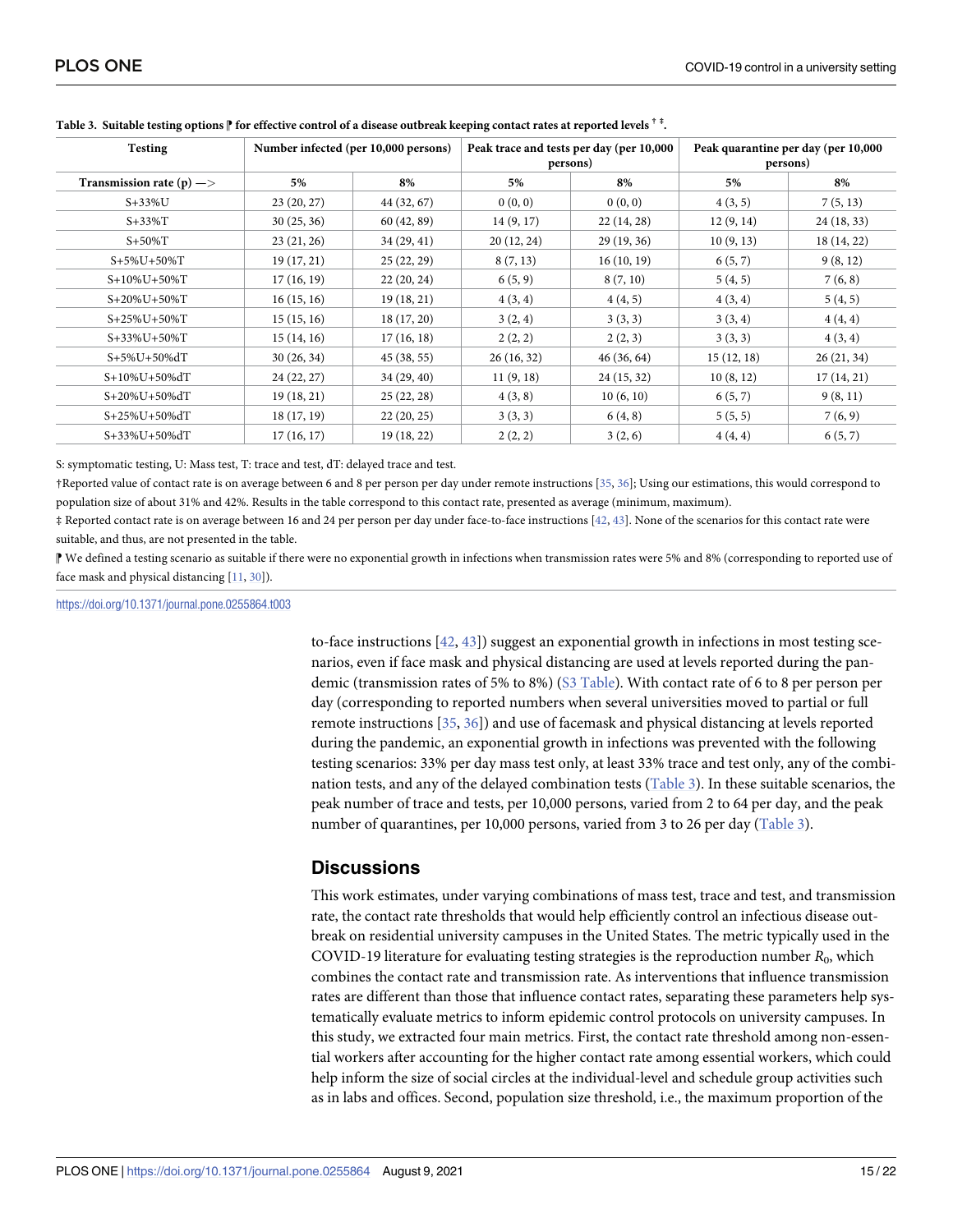<span id="page-16-0"></span>actual population size, which could help university-level activity decisions such as the fraction of classes that should be moved to remote instruction. Third, the threshold values for vaccination coverage for the campus to return to normal, i.e., the minimum vaccination coverage for having 100% of the population back on campus, which would help plan for the period post introduction of vaccines. Fourth, the threshold values for population size if vaccine coverage is below required thresholds, which could help decisions in the event that vaccines are not widely available that coverage (proportion vaccinated) is not at levels sufficient to fully resume normal activities. The fourth metric could especially be useful in the transitionary phase to normality (until vaccines become fully available) and where the results suggest lowering the population size by just a small number, which could be achieved by moving only a few classes online, such that, the overall population density on campus on any given day is lower but most students have most (if not all) of their classes as face-to-face.

While the implementation of the decisions related to the above metrics are driven at the university-level, adherence and feasibility to use of interventions such as face mask and physical distancing could vary by individual behaviors [[37](#page-21-0), [39](#page-21-0), [40\]](#page-21-0). By separately modeling contact rates and transmission rates in this study, we extracted results corresponding to transmission rates (of 5% to 8%) that match reported behaviors for face mask use and physical distancing [\[11,](#page-20-0) [30\]](#page-21-0), and thus evaluated the university-level decisions under these adherence or feasibility ranges.

Our analyses suggest that implementing only testing, only face mask use and physical distancing, or only population size reductions will not be sufficient, but require combinations of these interventions to successfully control an outbreak on university campuses. Further, in the absence of vaccinations, at reported levels of face mask and physical distancing, testing alone without reducing population size would also not be sufficient to control an outbreak. This suggests that university campuses have high population densities that, for effective control of highly virulent infections such as SARS-CoV-2, it would require reducing the population size such as through remote learning.

Although individual interventions are not sufficient, there are multiple choices for combinations of interventions to choose from if vaccines are unavailable. If, along with continuing face mask and physical distancing at current levels, the population size is kept to at most 34% (or 44%) of the actual population size, mass tests only of 25% (or 33%) per day would help control an outbreak ([Table](#page-13-0) 1). The choice between mass tests of 25% per day vs. 33% per day should consider the costs of a greater proportion remote learning (quantitative and qualitative costs) vs. costs of both testing more often and testing a larger population.

An alternative to mass tests only would be trace and test only, along with continuing face mask and physical distancing at current levels and reducing population size. Trace and test only would also be sufficient at rates of 33% (or 50%) if population size is kept to at most 39% (or 52%) [\(Table](#page-13-0) 1). These population size range are close to the 34% (or 44%) reported above for 25% (or 33%) per day mass tests only. Trace and test of 33% and 50% correspond to 3 days and 2 days, respectively, from the time an infected person makes contact with an individual to effective isolation of that individual. Feasibility of this short turnaround times would determine the choice between use of mass test vs. trace and test. Turnaround times are expected to be shorter with digital contact tracing, such as smart phone apps, compared to manual tracing, and feasibility and adoption of apps could be higher among university students than general population. However, studies related to its feasibility and adoption followed by adherence to isolation, among other issues such as privacy and alternative digital technologies are only recently emerging [[44](#page-21-0)[–47\]](#page-22-0). Our results also suggest that, if these turnaround times are not achievable and further if there are any delays in trace and test initiation, then trace and test alone is not favorable (none of the delayed trace and test were feasible [\(Table](#page-14-0) 2)) and should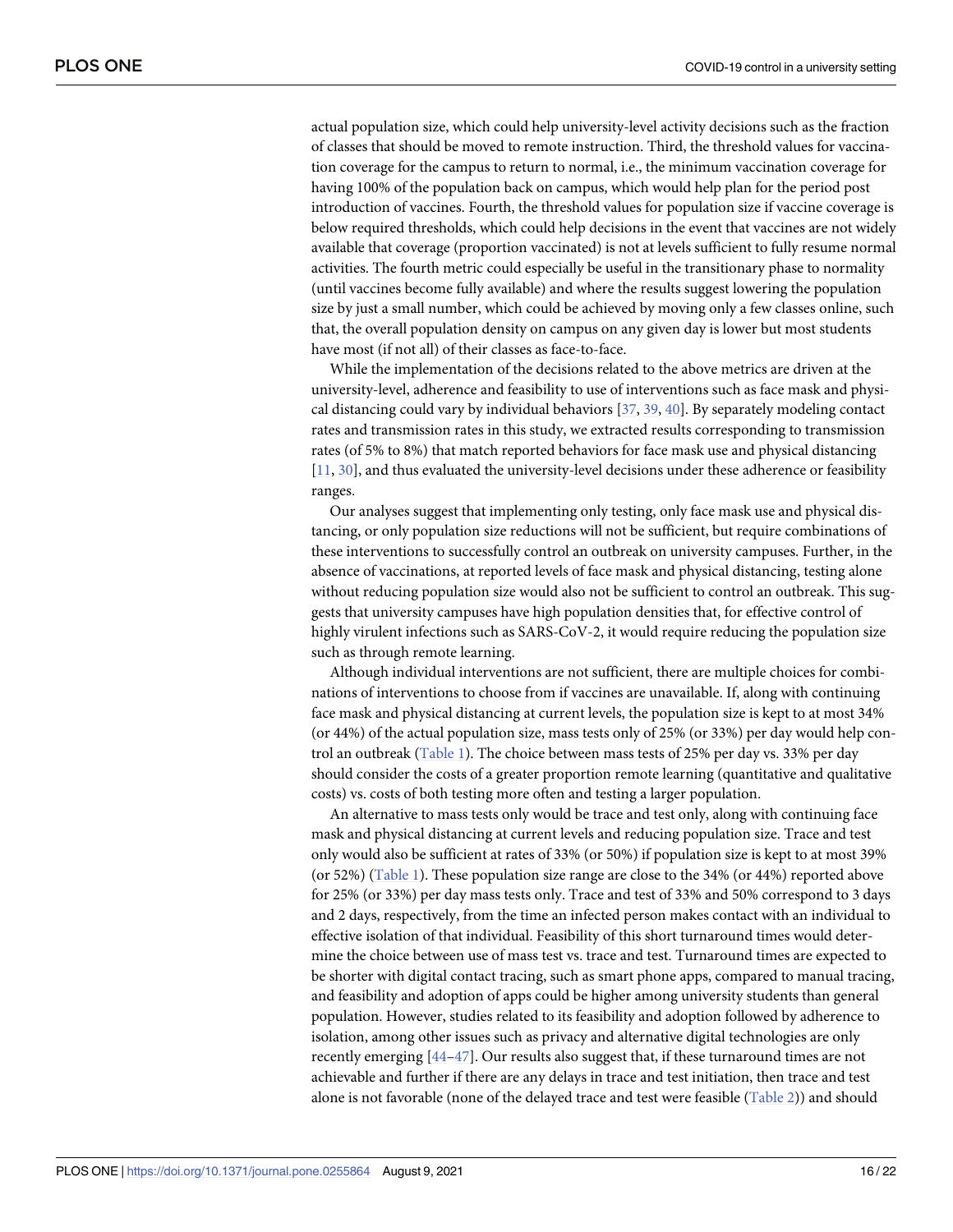<span id="page-17-0"></span>instead adopt either mass tests only or mass test with trace and test. Use of mass test with trace and test could improve trace and test due to potential early diagnosis of index persons. Our results suggest that, if mass tests can increase trace and test to 50% (within two days from contact to isolation), there is more flexibility in trade-offs between mass test rates and contact rate thresholds, and thus more flexibility in population size [\(Table](#page-14-0) 2).

In the event that vaccines are available, the full population can be back on campus and resume normal activities provided at least 95% of the population is vaccinated ([Table](#page-14-0) 2). If vaccine coverages are lower than 95%, resuming normal activities with the full population size on campus would require additional asymptomatic testing, with the level of testing depending on vaccine coverage. Mass tests of at least 25% per day would be sufficient if vaccine coverage is at least 70%, or mass tests of at least 33% per day would be sufficient if vaccine coverage is at least 59%. If vaccine coverage is below 59%, to control an outbreak, in addition to mass tests at 33% per day, it would also require lowering the population size to 90%, 75%, and 60%, if vaccine coverage is at 46%, 31%, and 16%, respectively [\(Table](#page-14-0) 2).

Corresponding to the reported compliance to face mask and physical distancing and reported contact rates of 6 to 8 per person per day (a population size of 31% to 42% as per our estimations), from surveys [[35](#page-21-0), [37](#page-21-0), [39](#page-21-0)] conducted over the year 2020 when universities transitioned a large proportion of classes to remote instructions and vaccines were unavailable, our results suggest the need for at least 33% mass test only or 33% trace and test only [\(Table](#page-15-0) 3). Scenarios that did not meet these criteria led to exponential growths in infections. These results generally match observed cases over the Fall 2020 semester, where several campuses saw cases into the thousands within the first two weeks of opening and were able to quickly control the spread within two to three weeks by temporarily transitioning to remote instructions [\[48\]](#page-22-0). While the universities were able to effectively control the outbreak quickly, it was also observed by this study [[48](#page-22-0)] that the infections rapidly spread into the neighboring community, which were less successful in controlling the spread. Therefore, we believe, results obtained from our study, which set tight tolerance levels on infection cases, would be beneficial for developing epidemic response plans that consider the interests of the broader community. Our results also suggest that, with asymptomatic testing only, it would be necessary to have a vaccination coverage threshold of *>*95% for a university to fully return back to normal. This threshold is much higher than the typical 70% to 80% range used for herd-immunity in the literature for the general population [\[49\]](#page-22-0), to a small extent because of setting a tighter tolerance but to a large extent because of the higher population density characteristic of university campuses. The latter can also be observed in  $R_0$  values estimated for universities, which in some instances went above 10 even with online instructions [[48](#page-22-0)], while the herd-immunity in the general population is approximately calculated as  $1-1/R_0$  using a  $R_0$  of 3.5.

Our work is subject to limitations. Our model is deterministic. We used an average contact rate for all persons in order to estimate threshold values that could help inform universitylevel decisions. We did not model contact rates to be representative of actual expected networks between individuals. We did not explicitly model other interventions that could reduce transmission rate such as controlled ventilation, filtering air and controlling air flow, which are likely to impact transmissions [[50](#page-22-0)]. The transmission rates also have a large range of uncertainty due to varying individual behaviors, the data used for streamlining the analyses in this study are based on limited data availabilities, however, the extrapolations over the wide range of transmission rates could be utilized. We did not model false positives for any of the testing scenarios and thus susceptible persons immediately return back to susceptible compartment after testing. We did not model other flu like illnesses and thus we did not assess the additional healthcare resource needs such as testing and quarantining because of similarity in symptoms with COVID-19. In estimation of vaccination thresholds, we did not consider the natural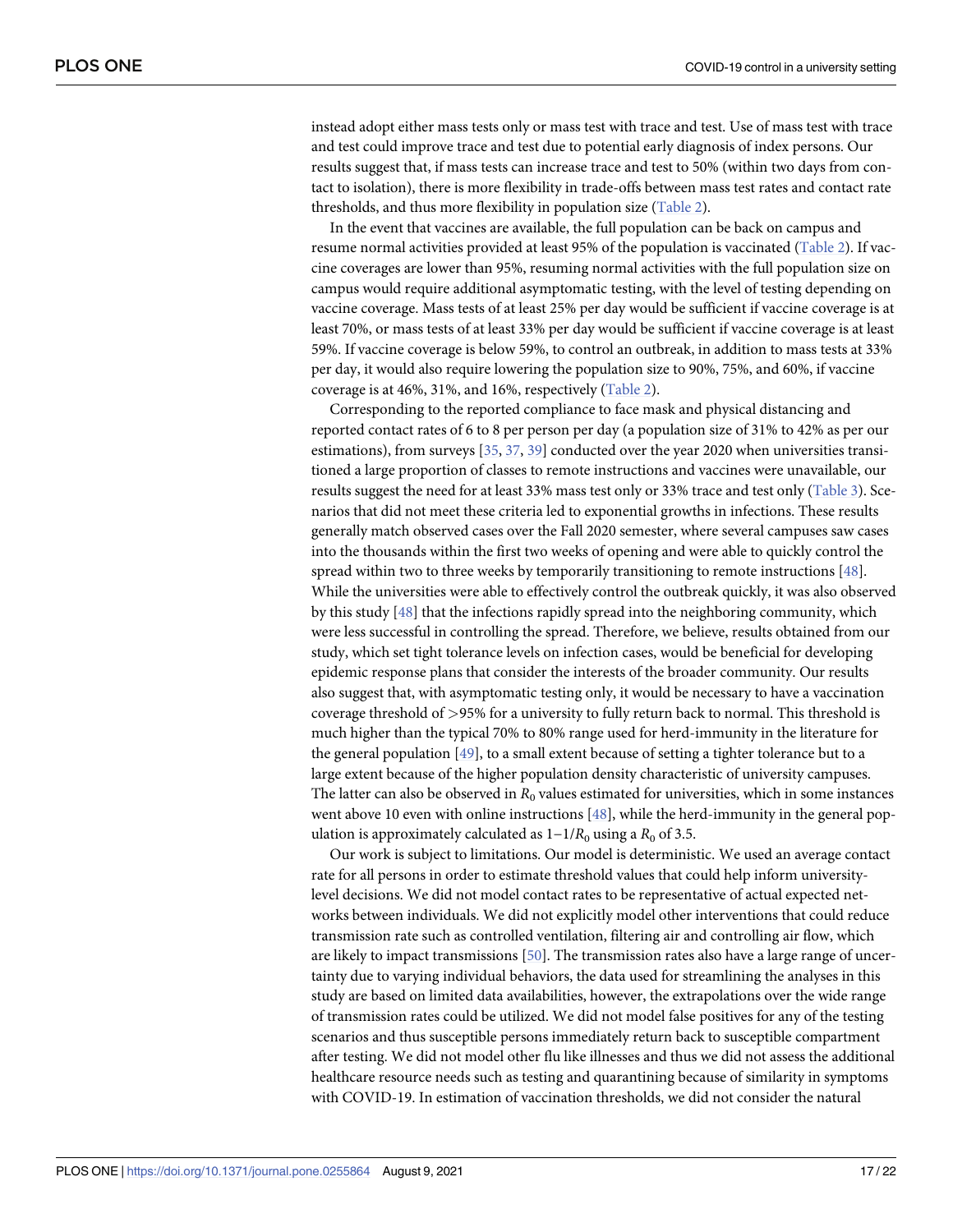<span id="page-18-0"></span>immunity developed among persons who may have been infected previously. The estimation of vaccination thresholds assume that the virus is still prevalent in the larger community and thus there is a chance of the infection entering the population, such as through local or global travel. We assume that the population density is similar across university campuses with contact rates between 16 and 24, and thus, this assumption should be considered when generalizing to campuses.

In conclusion, the results from this study could be used to collectively inform decisions related to testing, population size reductions through remote instructions, size of social circles, personnel scheduling in labs and offices, under scenarios of both unavailability or partial availability of vaccines, and within the observed levels of compliance to face mask use and physical distancing. The analyses conducted here specifically streamlined the results to the COVID-19 disease caused by the SARS-CoV-2 virus. However, given the wide range of transmission rates evaluated here, which were based on results from a meta-analysis study that evaluated SARS-CoV-2 and other viruses of similarly high virulence [\[11\]](#page-20-0), broader observations from this study could be extrapolated for use in early stages of new outbreaks of similar viral respiratory infections with similar incubation periods [[24](#page-20-0)], where non-pharmaceutical intervention options such as face masks, physical distancing, remote instructions, and testing are the suitable options. As was the case at the time of conducting this study, in the early stages of an outbreak, there is uncertainty in the baseline transmission rate, efficacy of face mask use and physical distancing [[11](#page-20-0)]. Thus, the results over the range of transmission rates might only serve as a preliminary guide, until more information becomes available for more streamlined analyses.

## **Supporting information**

**S1 [Table.](http://www.plosone.org/article/fetchSingleRepresentation.action?uri=info:doi/10.1371/journal.pone.0255864.s001) All combinations of testing, contact rates for non-essential workers, and population size for effective control of a disease outbreak in the absence of vaccines.** S: symptomatic testing, U: Mass test, T: trace and test, dT: delayed trace and test. (XLSX)

**S2 [Table.](http://www.plosone.org/article/fetchSingleRepresentation.action?uri=info:doi/10.1371/journal.pone.0255864.s002) Combinations of testing, vaccine coverage, and population size for effective control of a disease outbreak.** S: symptomatic testing, U: Mass test, T: trace and test, dT: delayed trace and test.

(XLSX)

**S3 [Table.](http://www.plosone.org/article/fetchSingleRepresentation.action?uri=info:doi/10.1371/journal.pone.0255864.s003) Epidemic outcomes under varying levels of testing and corresponding resource needs.** S: symptomatic testing, U: Mass test, T: trace and test, dT: delayed trace and test. (XLSX)

**S4 [Table.](http://www.plosone.org/article/fetchSingleRepresentation.action?uri=info:doi/10.1371/journal.pone.0255864.s004) All combinations of testing, contact rates for non-essential workers, and population size for effective control of a disease outbreak in the absence of a vaccine.** (XLSX)

**S5 [Table.](http://www.plosone.org/article/fetchSingleRepresentation.action?uri=info:doi/10.1371/journal.pone.0255864.s005) Combinations of testing, vaccine coverage, and population size for effective control of a disease outbreak.**

(XLSX)

**S6 [Table.](http://www.plosone.org/article/fetchSingleRepresentation.action?uri=info:doi/10.1371/journal.pone.0255864.s006) Epidemic outcomes under varying levels of testing and corresponding resource needs.**

(XLSX)

**S1 [Text](http://www.plosone.org/article/fetchSingleRepresentation.action?uri=info:doi/10.1371/journal.pone.0255864.s007). Appendix.** (DOCX)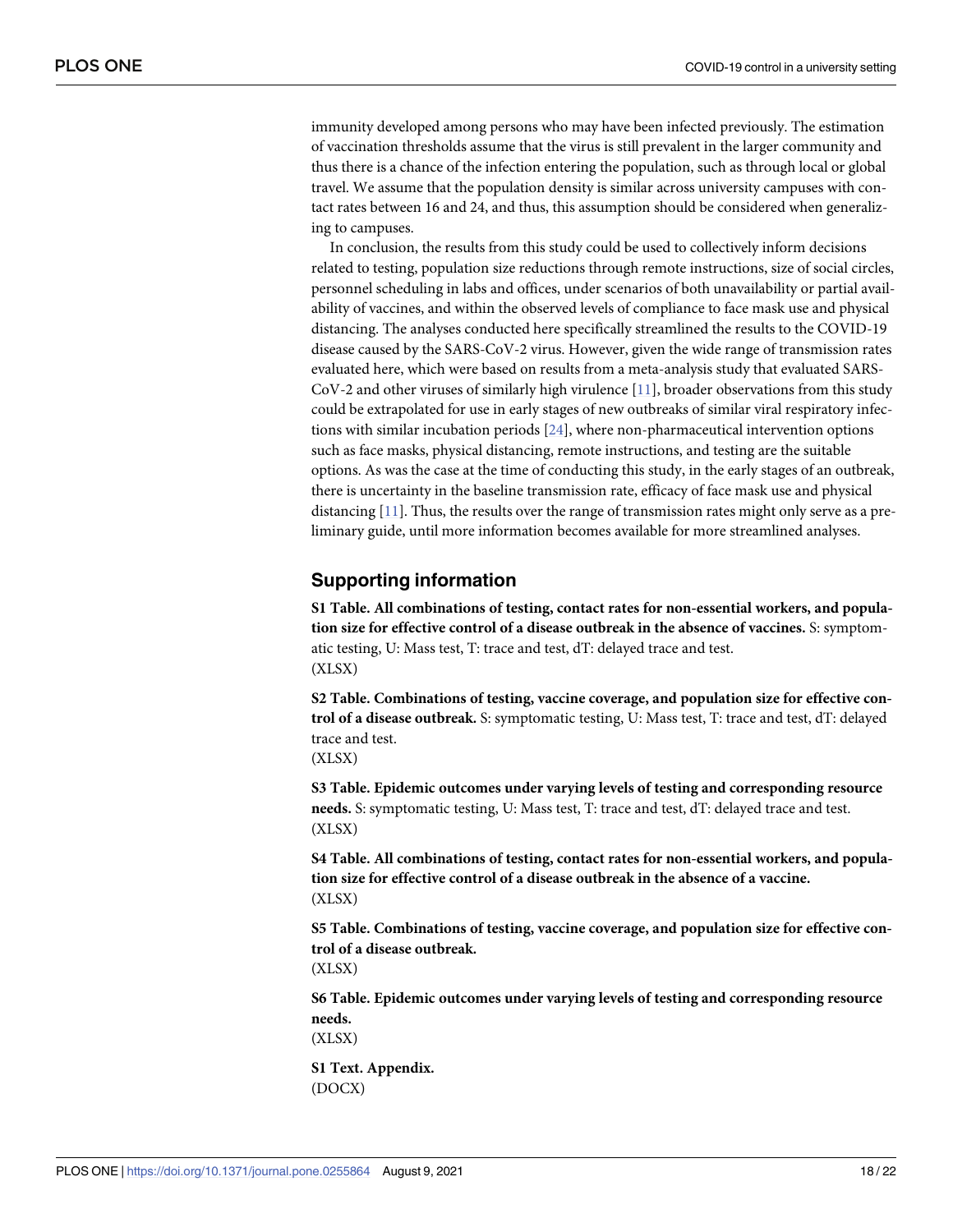### <span id="page-19-0"></span>**Acknowledgments**

We would like to acknowledge Sonza Singh, Shifali Bansal, Seyedeh Nazanin Khatami, and Arman Mohseni Kabir for their assistance in data collection in initial stages of the study, and Dr. Laura Balzer, Dr. Michael Ash, and Dr. Hari Balasubramanian for their comments and inputs.

# **Author Contributions**

**Conceptualization:** Xinmeng Zhao, Hanisha Tatapudi, George Corey, Chaitra Gopalappa.

**Data curation:** Xinmeng Zhao, Hanisha Tatapudi, Chaitra Gopalappa.

**Formal analysis:** Xinmeng Zhao, Hanisha Tatapudi, Chaitra Gopalappa.

**Investigation:** Xinmeng Zhao, Hanisha Tatapudi, Chaitra Gopalappa.

**Methodology:** Xinmeng Zhao, Hanisha Tatapudi, George Corey, Chaitra Gopalappa.

**Project administration:** Chaitra Gopalappa.

**Resources:** Chaitra Gopalappa.

**Software:** Xinmeng Zhao, Hanisha Tatapudi, Chaitra Gopalappa.

**Supervision:** Chaitra Gopalappa.

**Validation:** Xinmeng Zhao, Hanisha Tatapudi, Chaitra Gopalappa.

**Visualization:** Xinmeng Zhao, Hanisha Tatapudi, Chaitra Gopalappa.

**Writing – original draft:** Xinmeng Zhao, Hanisha Tatapudi, George Corey, Chaitra Gopalappa.

**Writing – review & editing:** Xinmeng Zhao, Hanisha Tatapudi, George Corey, Chaitra Gopalappa.

#### **References**

- **[1](#page-2-0).** Coronavirus Resource Center. Impact of opening and closing decisions by state. In: Johns Hopkins University of Medicine. [Internet]. 8 Jul 2020 [cited 8 Jul 2020]. Available: [https://coronavirus.jhu.edu/](https://coronavirus.jhu.edu/data/state-timeline) [data/state-timeline](https://coronavirus.jhu.edu/data/state-timeline)
- **[2](#page-2-0).** Holzer J. The COVID-19 crisis: How do U.S. employment and health outcomes compare to other OECD countries? In: Brookings [Internet]. 2 Jun 2020 [cited 8 Jul 2020]. Available: [https://www.](https://www.brookings.edu/research/the-covid-19-crisis-how-do-u-s-economic-and-health-outcomes-compare-to-other-oecd-countries/) [brookings.edu/research/the-covid-19-crisis-how-do-u-s-economic-and-health-outcomes-compare-to](https://www.brookings.edu/research/the-covid-19-crisis-how-do-u-s-economic-and-health-outcomes-compare-to-other-oecd-countries/)[other-oecd-countries/](https://www.brookings.edu/research/the-covid-19-crisis-how-do-u-s-economic-and-health-outcomes-compare-to-other-oecd-countries/)
- **[3](#page-2-0).** Blustein D, Duffy R, Ferreira J, Cohen-Scali V, Cinamon R, Allan B. Unemployment in the time of COVID-19: A research agenda. J Vocat Behav. 2020; 119. <https://doi.org/10.1016/j.jvb.2020.103436> PMID: [32390656](http://www.ncbi.nlm.nih.gov/pubmed/32390656)
- **[4](#page-2-0).** CDC. How to Protect Yourself & Others. In: Centers for Disease Control and Prevention [Internet]. 24 Apr 2020 [cited 9 Jul 2020]. Available: [https://www.cdc.gov/coronavirus/2019-ncov/prevent-getting](https://www.cdc.gov/coronavirus/2019-ncov/prevent-getting-sick/prevention.html)[sick/prevention.html](https://www.cdc.gov/coronavirus/2019-ncov/prevent-getting-sick/prevention.html). <https://doi.org/10.1097/01.inf.0000437856.09540.11> PMID: [24569199](http://www.ncbi.nlm.nih.gov/pubmed/24569199)
- **[5](#page-2-0).** CDC. Interim Guidance for Businesses and Employers Responding to Coronavirus Disease 2019 (COVID-19). In: Centers for Disease Control and Prevention [Internet]. 6 May 2020 [cited 8 Jul 2020]. Available: <https://www.cdc.gov/coronavirus/2019-ncov/community/guidance-business-response.html>.
- **[6](#page-2-0).** Barratt H, Kirwan M, Shantikumar S. Epidemic theory (effective & basic reproduction numbers, epidemic thresholds) & techniques for analysis of infectious disease data (construction & use of epidemic curves, generation numbers, exceptional reporting & identification of significant clusters). In: Health Knowledge [Internet]. [cited 8 Jul 2020]. Available: [https://www.healthknowledge.org.uk/public-health](https://www.healthknowledge.org.uk/public-health-textbook/research-methods/1a-epidemiology/epidemic-theory)[textbook/research-methods/1a-epidemiology/epidemic-theory](https://www.healthknowledge.org.uk/public-health-textbook/research-methods/1a-epidemiology/epidemic-theory)
- **[7](#page-2-0).** Kucharski A, Klepac P, Conlan A, Kissler S, Tang M, Fry H, et al. Effectiveness of isolation, testing, contact tracing, and physical distancing on reducing transmission of SARS-CoV-2 in different settings: a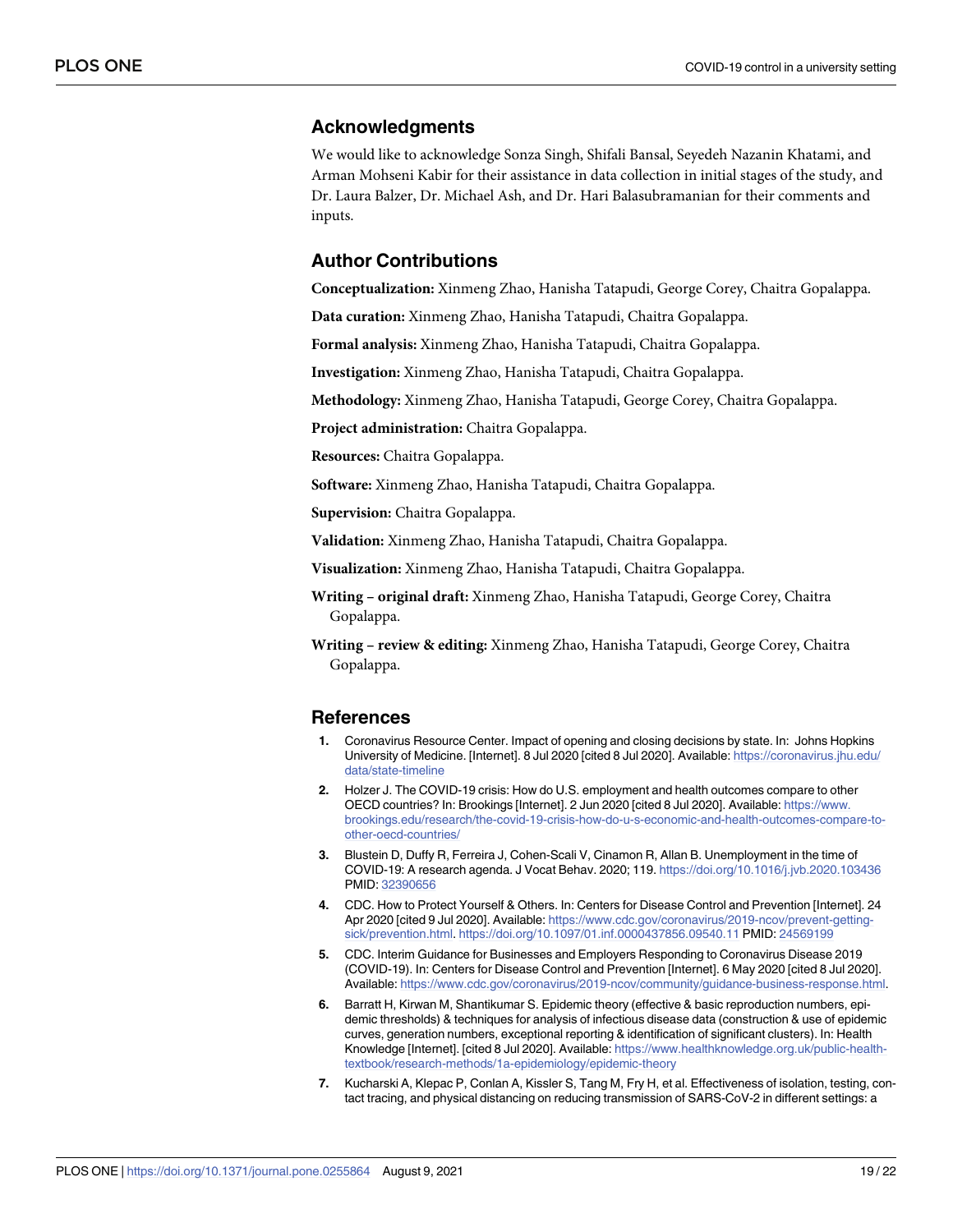mathematical modelling study. Lancet Infect Dis. 2020; 20: 1151–1160. [https://doi.org/10.1016/S1473-](https://doi.org/10.1016/S1473-3099%2820%2930457-6) [3099\(20\)30457-6](https://doi.org/10.1016/S1473-3099%2820%2930457-6) PMID: [32559451](http://www.ncbi.nlm.nih.gov/pubmed/32559451)

- <span id="page-20-0"></span>**[8](#page-3-0).** He X, Lau EHY, Wu P, Deng X, Wang J, Hao X, et al. Temporal dynamics in viral shedding and transmissibility of COVID-19. Nat Med. 2020; 26: 672–675. <https://doi.org/10.1038/s41591-020-0869-5> PMID: [32296168](http://www.ncbi.nlm.nih.gov/pubmed/32296168)
- **[9](#page-2-0).** Bedford J, Enria D, Giesecke J, Heymann DL, Ihekweazu C, Kobinger G, et al. COVID-19: towards controlling of a pandemic. The Lancet. 2020; 395: 1015–1018. [https://doi.org/10.1016/S0140-6736\(20\)](https://doi.org/10.1016/S0140-6736%2820%2930673-5) [30673-5](https://doi.org/10.1016/S0140-6736%2820%2930673-5) PMID: [32197103](http://www.ncbi.nlm.nih.gov/pubmed/32197103)
- **[10](#page-2-0).** MacIntyre CR, Chughtai AA. A rapid systematic review of the efficacy of face masks and respirators against coronaviruses and other respiratory transmissible viruses for the community, healthcare workers and sick patients. International Journal of Nursing Studies. 2020; 108: 103629. [https://doi.org/10.](https://doi.org/10.1016/j.ijnurstu.2020.103629) [1016/j.ijnurstu.2020.103629](https://doi.org/10.1016/j.ijnurstu.2020.103629) PMID: [32512240](http://www.ncbi.nlm.nih.gov/pubmed/32512240)
- **[11](#page-2-0).** Chu DK, Akl EA, Duda S, Solo K, Yaacoub S, Schünemann HJ, et al. Physical distancing, face masks, and eye protection to prevent person-to-person transmission of SARS-CoV-2 and COVID-19: a systematic review and meta-analysis. The Lancet. 2020; 395: 1973–1987. [https://doi.org/10.1016/S0140-6736](https://doi.org/10.1016/S0140-6736(20)31142-9) [\(20\)31142-9](https://doi.org/10.1016/S0140-6736(20)31142-9)
- **[12](#page-2-0).** Hellewell J, Abbott S, Gimma A, Bosse NI, Jarvis CI, Russell TW, et al. Feasibility of controlling COVID-19 outbreaks by isolation of cases and contacts. The Lancet Global Health. 2020; 8: e488–e496. [https://doi.org/10.1016/S2214-109X\(20\)30074-7](https://doi.org/10.1016/S2214-109X%2820%2930074-7) PMID: [32119825](http://www.ncbi.nlm.nih.gov/pubmed/32119825)
- **[13](#page-2-0).** Aleta A, Martín-Corral D, Pastore y Piontti A, Ajelli M, Litvinova M, Chinazzi M, et al. Modelling the impact of testing, contact tracing and household quarantine on second waves of COVID-19. Nat Hum Behav. 2020; 4: 964–971. <https://doi.org/10.1038/s41562-020-0931-9> PMID: [32759985](http://www.ncbi.nlm.nih.gov/pubmed/32759985)
- **[14](#page-3-0).** Gressman PT, Peck JR. Simulating COVID-19 in a University Environment. Mathematical Biosciences. 2020; 328: 108436. <https://doi.org/10.1016/j.mbs.2020.108436> PMID: [32758501](http://www.ncbi.nlm.nih.gov/pubmed/32758501)
- **15.** Paltiel AD, Zheng A, Walensky RP. COVID-19 screening strategies that permit the safe re-opening of college campuses. Infectious Diseases (except HIV/AIDS); 2020 Jul. [https://doi.org/10.1101/2020.07.](https://doi.org/10.1101/2020.07.06.20147702) [06.20147702](https://doi.org/10.1101/2020.07.06.20147702) PMID: [32676614](http://www.ncbi.nlm.nih.gov/pubmed/32676614)
- **16.** Knowledge @ Wharton. COVID-19 on Campus: How Should Schools Be Redesigned? 22 Jun 2020 [cited 8 Jul 2020]. Available: [https://knowledge.wharton.upenn.edu/article/how-should-universities-be](https://knowledge.wharton.upenn.edu/article/how-should-universities-be-redesigned-in-the-wake-of-covid-19/)[redesigned-in-the-wake-of-covid-19/](https://knowledge.wharton.upenn.edu/article/how-should-universities-be-redesigned-in-the-wake-of-covid-19/)
- **[17](#page-3-0).** Vasquez M, Diep F. What Covid-19 Computer Models Are Telling Colleges About the Fall. In: The Chronicle of Higher Education [Internet]. 19 Jun 2020 [cited 8 Jul 2020]. Available: [https://www.](https://www.chronicle.com/article/What-Covid-19-Computer-Models/249027) [chronicle.com/article/What-Covid-19-Computer-Models/249027](https://www.chronicle.com/article/What-Covid-19-Computer-Models/249027)
- **[18](#page-3-0).** Roos R. Masks plus hand hygiene reduced ILI in college dorm study. In: CIDRAP [Internet]. 22 Jan 2010 [cited 8 Jul 2020]. Available: [https://www.cidrap.umn.edu/news-perspective/2010/01/masks-plus](https://www.cidrap.umn.edu/news-perspective/2010/01/masks-plus-hand-hygiene-reduced-ili-college-dorm-study)[hand-hygiene-reduced-ili-college-dorm-study](https://www.cidrap.umn.edu/news-perspective/2010/01/masks-plus-hand-hygiene-reduced-ili-college-dorm-study)
- **[19](#page-3-0).** Aiello AE, Murray GF, Perez V, Coulborn RM, Davis BM, Uddin M, et al. Mask use, hand hygiene, and seasonal influenza-like illness among young adults: A randomized intervention trial. The Journal of Infectious Diseases. 2010; 201: 491–498. <https://doi.org/10.1086/650396> PMID: [20088690](http://www.ncbi.nlm.nih.gov/pubmed/20088690)
- **[20](#page-3-0).** Meselson M. Droplets and Aerosols in the Transmission of SARS-CoV-2. N Engl J Med. 2020; 382: 2063–2063. <https://doi.org/10.1056/NEJMc2009324> PMID: [32294374](http://www.ncbi.nlm.nih.gov/pubmed/32294374)
- **21.** Jayaweera M, Perera H, Gunawardana B, Manatunge J. Transmission of COVID-19 virus by droplets and aerosols: A critical review on the unresolved dichotomy. Environmental Research. 2020; 188: 109819. <https://doi.org/10.1016/j.envres.2020.109819> PMID: [32569870](http://www.ncbi.nlm.nih.gov/pubmed/32569870)
- **22.** Anderson EL, Turnham P, Griffin JR, Clarke CC. Consideration of the Aerosol Transmission for COVID-19 and Public Health. Risk Analysis. 2020; 40: 902–907. <https://doi.org/10.1111/risa.13500> PMID: [32356927](http://www.ncbi.nlm.nih.gov/pubmed/32356927)
- **[23](#page-3-0).** Zhang Y, Jiang B, Yuan J, Tao Y. The impact of social distancing and epicenter lockdown on the COVID-19 epidemic in mainland China: A data-driven SEIQR model study. MedRxiv. 2020. [https://doi.](https://doi.org/10.1101/2020.03.04.20031187) [org/10.1101/2020.03.04.20031187](https://doi.org/10.1101/2020.03.04.20031187)
- **[24](#page-3-0).** Lessler J, Reich NG, Brookmeyer R, Perl TM, Nelson KE, Cummings DA. Incubation periods of acute respiratory viral infections: a systematic review. The Lancet Infectious Diseases. 2009; 9: 291–300. [https://doi.org/10.1016/S1473-3099\(09\)70069-6](https://doi.org/10.1016/S1473-3099%2809%2970069-6) PMID: [19393959](http://www.ncbi.nlm.nih.gov/pubmed/19393959)
- **[25](#page-7-0).** Hill A, Levy M, Xie S, Sheen J, Shinnick J, Gheorghe A, et al. Modeling COVID-19 Spread vs Healthcare Capacit. 27 May 2020. Available: <https://alhill.shinyapps.io/COVID19seir/>
- **[26](#page-7-0).** Ma S, Zhang J, Zeng M, Yun Q, Guo W, Zheng Y, et al. Epidemiological parameters of coronavirus disease 2019: a pooled analysis of publicly reported individual data of 1155 cases from seven countries. Infectious Diseases (except HIV/AIDS); 2020 Mar. <https://doi.org/10.1101/2020.03.21.20040329>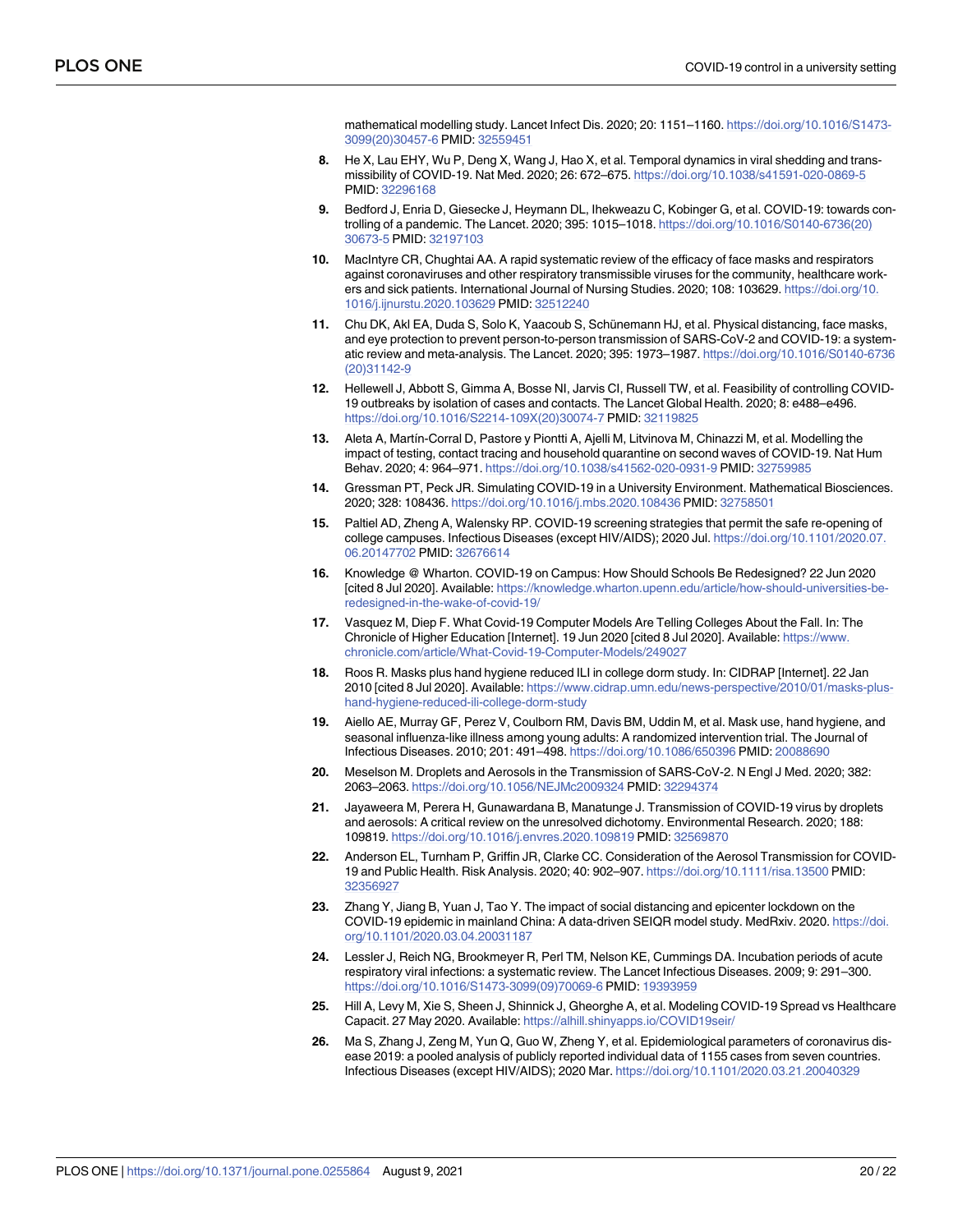- <span id="page-21-0"></span>**[27](#page-7-0).** CDC. COVID-19 Pandemic Planning Scenarios. In: Centers for Disease Control and Prevention [Internet]. [cited 5 May 2021]. Available: [https://www.cdc.gov/coronavirus/2019-ncov/hcp/planning](https://www.cdc.gov/coronavirus/2019-ncov/hcp/planning-scenarios-archive/planning-scenarios-2020-05-20.pdf)[scenarios-archive/planning-scenarios-2020-05-20.pdf](https://www.cdc.gov/coronavirus/2019-ncov/hcp/planning-scenarios-archive/planning-scenarios-2020-05-20.pdf)
- **[28](#page-7-0).** MIDAS 2019 Novel Coronavirus Repository. [cited 24 Apr 2020]. Available: [https://github.com/midas](https://github.com/midas-network/COVID-19)[network/COVID-19](https://github.com/midas-network/COVID-19)
- **[29](#page-8-0).** Kobokovich A, West R, Gronvall G. Serology-based tests for COVID-19. In: Johns Hopkins Bloomberg School of Public Health, Center for Healthy Security [Internet]. 7 Jul 2020 [cited 8 Jul 2020]. Available: [https://www.centerforhealthsecurity.org/resources/COVID-19/serology/Serology-based-tests-for-](https://www.centerforhealthsecurity.org/resources/COVID-19/serology/Serology-based-tests-for-COVID-19.html)[COVID-19.html](https://www.centerforhealthsecurity.org/resources/COVID-19/serology/Serology-based-tests-for-COVID-19.html)
- **[30](#page-8-0).** Zhao PJ. A Social Network Model of the COVID-19 Pandemic. Epidemiology; 2020 Mar. [https://doi.org/](https://doi.org/10.1111/aphw.12226) [10.1111/aphw.12226](https://doi.org/10.1111/aphw.12226) PMID: [32945123](http://www.ncbi.nlm.nih.gov/pubmed/32945123)
- **[31](#page-8-0).** At a glance, 2019–2020, University of Massachusetts, Amherst. [cited 9 Jun 2020]. Available: [https://](https://www.umass.edu/oir/sites/default/files/publications/glance/FS_gla_01.pdf) [www.umass.edu/oir/sites/default/files/publications/glance/FS\\_gla\\_01.pdf](https://www.umass.edu/oir/sites/default/files/publications/glance/FS_gla_01.pdf)
- **[32](#page-9-0).** ACS DEMOGRAPHIC AND HOUSING ESTIMATES. In: United States Census Bureau [Internet]. [cited 5 May 2021]. Available: [https://data.census.gov/cedsci/table?q=Profile%20of%20General%](https://data.census.gov/cedsci/table?q=Profile%20of%20General%20Population%20and%20Housing%20Characteristics%20amherst%20massachusetts&tid=ACSDP5Y2019.DP05) [20Population%20and%20Housing%20Characteristics%20amherst%20massachusetts&tid=](https://data.census.gov/cedsci/table?q=Profile%20of%20General%20Population%20and%20Housing%20Characteristics%20amherst%20massachusetts&tid=ACSDP5Y2019.DP05) [ACSDP5Y2019.DP05](https://data.census.gov/cedsci/table?q=Profile%20of%20General%20Population%20and%20Housing%20Characteristics%20amherst%20massachusetts&tid=ACSDP5Y2019.DP05)
- **[33](#page-9-0).** Ritchie H, Ortiz-Ospina E, Beltekian D, Mathieu E, Hasell J, Macdonald B, et al. Mortality Risk of COVID-19. In: Our World in Data [Internet]. [cited 5 May 2020]. Available: [https://ourworldindata.org/](https://ourworldindata.org/mortality-risk-covid#the-case-fatality-rate) [mortality-risk-covid#the-case-fatality-rate](https://ourworldindata.org/mortality-risk-covid#the-case-fatality-rate)
- **[34](#page-9-0).** CDC. COVID Data Tracker. [cited 18 Jun 2021]. Available: [https://covid.cdc.gov/covid-data-tracker/](https://covid.cdc.gov/covid-data-tracker/#county-view) [#county-view](https://covid.cdc.gov/covid-data-tracker/#county-view)
- **[35](#page-10-0).** Nixon E, Trickey A, Christensen H, Finn A, Thomas A, Relton C, et al. Contacts and behaviours of university students during the COVID-19 pandemic at the start of the 2020/21 academic year. Public and Global Health; 2020 Dec. <https://doi.org/10.1101/2020.12.09.20246421>
- **[36](#page-10-0).** Cashore J, Duan N, Janmohamed A, Wan J, Zhang Y, Henderson S. COVID-19 Mathematical Modeling for Cornell's Fall Semester. 2020. Available: [https://cpb-us-w2.wpmucdn.com/sites.coecis.cornell.edu/](https://cpb-us-w2.wpmucdn.com/sites.coecis.cornell.edu/dist/3/341/files/2020/10/COVID_19_Modeling_Jun15-VD.pdf) [dist/3/341/files/2020/10/COVID\\_19\\_Modeling\\_Jun15-VD.pdf](https://cpb-us-w2.wpmucdn.com/sites.coecis.cornell.edu/dist/3/341/files/2020/10/COVID_19_Modeling_Jun15-VD.pdf)
- **[37](#page-10-0).** Cohen AK, Hoyt LT, Dull B. A Descriptive Study of COVID-19–Related Experiences and Perspectives of a National Sample of College Students in Spring 2020. Journal of Adolescent Health. 2020; 67: 369– 375. <https://doi.org/10.1016/j.jadohealth.2020.06.009> PMID: [32593564](http://www.ncbi.nlm.nih.gov/pubmed/32593564)
- **[38](#page-10-0).** Brooks-Pollock E, Christensen H, Trickey A, Hemani G, Nixon E, Thomas A, et al. High COVID-19 transmission potential associated with re-opening universities can be mitigated with layered interventions. Infectious Diseases (except HIV/AIDS); 2020 Sep. <https://doi.org/10.1101/2020.09.10.20189696>
- **[39](#page-16-0).** COVID-19 Mitigation Behavior Survey Results. In: Kansas State University [Internet]. [cited 26 Apr 2020]. Available: [https://www.k-state.edu/covid-19/communications/every-wildcat-a-wellcat/fall-2020](https://www.k-state.edu/covid-19/communications/every-wildcat-a-wellcat/fall-2020-mitigation-behavior-survey-results.html) [mitigation-behavior-survey-results.html](https://www.k-state.edu/covid-19/communications/every-wildcat-a-wellcat/fall-2020-mitigation-behavior-survey-results.html)
- **[40](#page-10-0).** COVID-19 Reopening Survey Data. In: Risk and Social Policy Group [Internet]. [cited 26 Apr 2020]. Available: [https://static1.squarespace.com/static/5ec4464f22cd13186530a36f/t/](https://static1.squarespace.com/static/5ec4464f22cd13186530a36f/t/5ef0e413c14aa311f58404fe/1592845331607/FINAL_onepager_wave1.pdf) [5ef0e413c14aa311f58404fe/1592845331607/FINAL\\_onepager\\_wave1.pdf](https://static1.squarespace.com/static/5ec4464f22cd13186530a36f/t/5ef0e413c14aa311f58404fe/1592845331607/FINAL_onepager_wave1.pdf)
- **[41](#page-10-0).** Hu H, Nigmatulina K, Eckhoff P. The scaling of contact rates with population density for the infectious disease models. Mathematical Biosciences. 2013; 244: 125–134. [https://doi.org/10.1016/j.mbs.2013.](https://doi.org/10.1016/j.mbs.2013.04.013) [04.013](https://doi.org/10.1016/j.mbs.2013.04.013) PMID: [23665296](http://www.ncbi.nlm.nih.gov/pubmed/23665296)
- **[42](#page-10-0).** Danon L, House TA, Read JM, Keeling MJ. Social encounter networks: collective properties and disease transmission. J R Soc Interface. 2012; 9: 2826–2833. <https://doi.org/10.1098/rsif.2012.0357> PMID: [22718990](http://www.ncbi.nlm.nih.gov/pubmed/22718990)
- **[43](#page-10-0).** Beutels P, Shkedy Z, Aerts M, Van Damme P. Social mixing patterns for transmission models of close contact infections: exploring self-evaluation and diary-based data collection through a web-based interface. Epidemiol Infect. 2006; 134: 1158–1166. <https://doi.org/10.1017/S0950268806006418> PMID: [16707031](http://www.ncbi.nlm.nih.gov/pubmed/16707031)
- **[44](#page-16-0).** Menges D, Aschmann H, Moser A, Althaus CL, von Wyl V. The role of the SwissCovid digital proximity tracing app during the pandemic response: results for the Canton of Zurich. Infectious Diseases (except HIV/AIDS); 2021 Feb. <https://doi.org/10.1101/2021.02.01.21250972>
- **45.** Colizza V, Grill E, Mikolajczyk R, Cattuto C, Kucharski A, Riley S, et al. Time to evaluate COVID-19 contact-tracing apps. Nat Med. 2021; 27: 361–362. <https://doi.org/10.1038/s41591-021-01236-6> PMID: [33589822](http://www.ncbi.nlm.nih.gov/pubmed/33589822)
- **46.** Lewis D. Contact-tracing apps help reduce COVID infections, data suggest. In: Nature [Internet]. 21 Feb 2021 [cited 1 May 2021]. Available: <https://www.nature.com/articles/d41586-021-00451-y> [https://](https://doi.org/10.1038/d41586-021-00451-y) [doi.org/10.1038/d41586-021-00451-y](https://doi.org/10.1038/d41586-021-00451-y) PMID: [33623147](http://www.ncbi.nlm.nih.gov/pubmed/33623147)